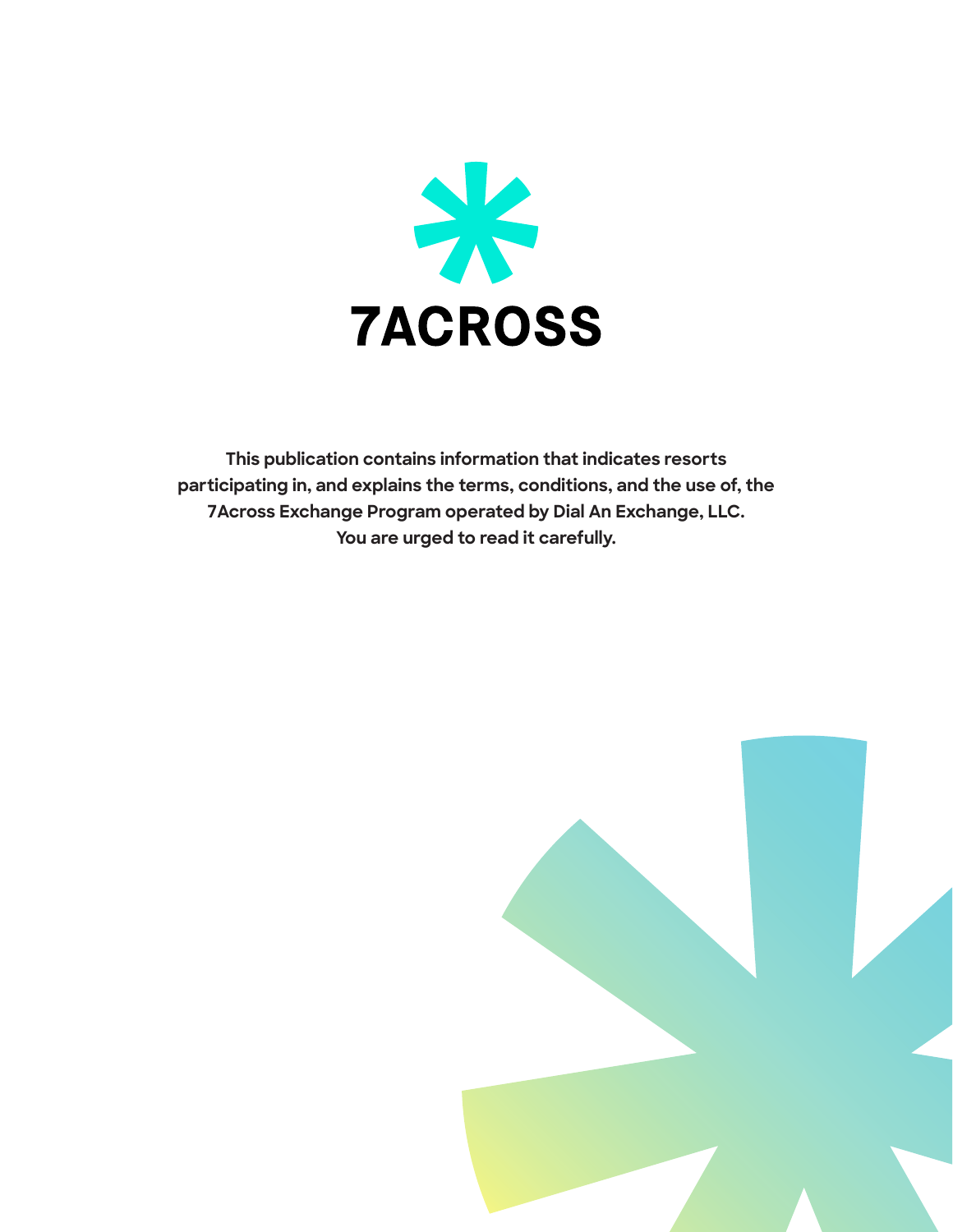### DISCLOSURE GUIDE TO THE 7ACROSS EXCHANGE PROGRAM

This Disclosure Guide to the 7Across Exchange Timeshare, Vacation Ownership & Points Clubs Exchange Service (the "7Across") Exchange Program") explains the 7Across Exchange Program offered to Vacation Owners by 7Across. 7Across recommends that Vacation Owners thoroughly review the information provided in this Disclosure Guide to ensure full understanding of the terms, conditions, operation and use of the 7Across Exchange Program. The Effective Date of this Disclosure Guide is June 1, 2022.

# PREAMBLE AND PRE-CONDITIONS TO PARTICIPATION

To better serve members of the exchange program ("7Across Members"), 7Across ("7Across") has developed a number of simple terms and conditions that governs the interaction between 7Across and its members. Please contact your local 7Across office to discuss any questions relating to any of the terms and conditions set out below.

In order for a vacation owner to participate in the 7Across Exchange Program, the following conditions must be met:

- 1. the Vacation Owner must not be in default under their purchase contract or membership agreement with their respective resort or timeshare plan and must be current on all annual maintenance fees, assessments, dues, taxes and other charges in connection with their ownership of or membership in the applicable resort or timeshare plan;
- 2. with respect to any Vacation Property, the Vacation Property/apartment must meet all of the 7Across requirements for Vacation Properties as determined by 7Across in its sole discretion;
- 3. the Resort at which an Accommodation or Vacation Property is located must be operated in a commercial fashion as determined by 7Across in its sole discretion and any Vacation Property/apartment must qualify as a Vacation Property;
- 4. the Vacation Owner must have the sole ownership or use rights in the deposited Vacation Time at the time the exchange is confirmed; and
- 5. both the Vacation Owner and the Vacation Property must otherwise conform and comply with the Terms and Conditions enumerated below.

### A. TERMS AND CONDITIONS

Accommodation. Any apartment, condominium or cooperative unit, cabin, lodge, hotel or motel room, campground, cruise ship cabin, houseboat or other vessel, recreational or other motor vehicle, or any private or commercial structure, which is real or personal property and designed for overnight occupancy by one or more individuals in connection with any Timeshare Plan.

Additional Benefits. Benefits, in addition to the right to make Exchanges and reservations of Bonus Weeks, which may from time to time be made available in connection with the 7Across Exchange Program, including, for example, Gold Advantage Benefits, hotel and other ancillary travel products.

Additional Inventory. Means additional inventory, products or services, which in some cases may be acquired by 7Across from third parties, not deposited by or on behalf of a Member, and which may be made available to Members at the sole discretion of 7Across.

**Bank and Save Option or Deposit First Option.** The process by which 7Across Members may deposit (bank) their Vacation Time in weekly intervals into the 7Across Week Pool and receive an Exchange Credit which is valid for three (3) years from the date

of deposit and is available to exchange at a future date.

Bonus Weeks. Deposited Weeks or Additional Inventory that have not been booked in connection with a Confirmed Exchange by a date determined by 7Across, which are made available by 7Across in its sole discretion to 7Across Members upon payment of the Bonus Weeks Price or upon the Exchange of a Vacation Time.

Bonus Weeks Price. The price required to be paid by a 7Across Member to reserve and use Bonus Weeks.

Confirmed Exchange. An Exchange which has been accepted by the 7Across Member, for which the applicable Exchange Fee has been paid, and which has been confirmed by written posting by 7Across.

Credit Extension Fee. The fees paid by 7Across Members to extend an Exchange Credit for up to 6 months from the original expiration date.

Currently Enrolled 7Across Members. Vacation Owners who have registered to be 7Across Members and who maintain continued ownership of their Vacation Time.

**7Across or Exchange Company.** Dial an Exchange, LLC, an Arizona limited liability company, which owns and operates the 7Across Exchange Program. Use of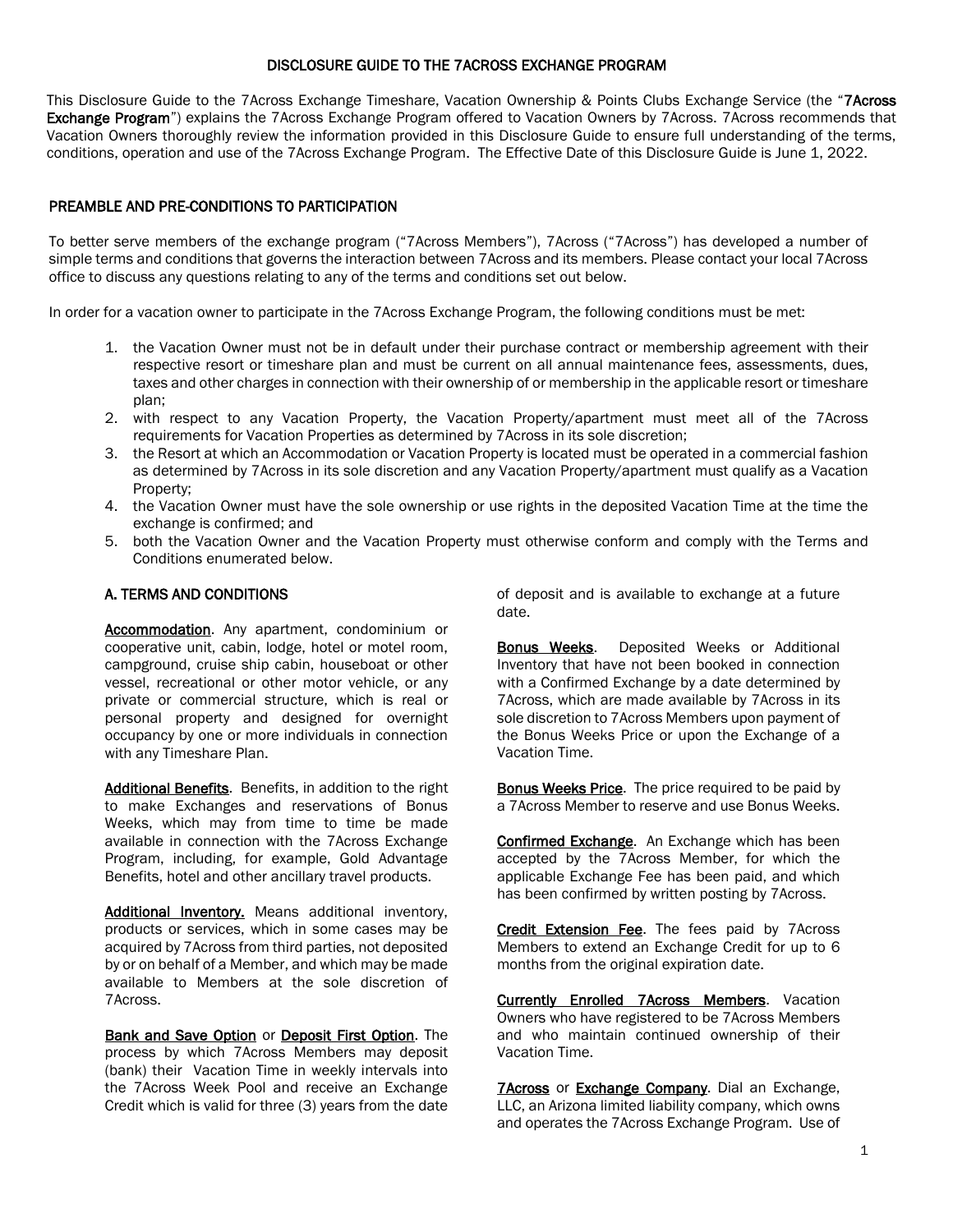the words "we" or "us" throughout this Disclosure Guide refers to 7Across.

**7Across Exchange Program or 7Across Program**. The 7Across Timeshare, Vacation Ownership & Points Clubs Exchange Service, an interval-based program of facilitating exchanges of Vacation Time.

**7Across Inventory.** Refers to all of the Deposited Weeks within the 7Across Week Pool at any given time or such other Additional Inventory as 7Across may add from time to time in its discretion.

**7Across Member or Member.** A Vacation Owner who becomes a member of the 7Across Exchange Program. As of the date of this Disclosure guide there is currently no membership fee required to become a 7Across Member; provided that 7Across Members who desire to participate in Gold Advantage must pay the Gold Advantage Fee. Use of the words "you" or "your" throughout this Disclosure<br>Guide refers to a 7Across Member. All Gold Guide refers to a 7Across Member. Advantage Members are 7Across Members.

7Across Website. 7Across's website, located at www.7Across.com.

7Across Week Pool™. The 7Across pool of Deposited Weeks and such other Additional Inventory as 7Across may add to the pool from time to time in its discretion.

Deposited Week. Vacation Time which has been used to secure a Vacation Time which has been deposited into the 7Across Week Pool for the purpose of securing an Exchange.

Disclosure Guide. This Disclosure Guide to the 7Across Timeshare, Vacation Ownership & Points Clubs Exchange Service.

**Exchange.** The process by which 7Across Members receive exchanges of Vacation Time in connection with the 7Across Exchange Program.

Exchange Credit. The credit issued to 7Across Members for the purpose of making an Exchange at a later date as set forth herein. 7Across Members receive Exchange Credits upon depositing Vacation Time under the Bank and Save Option. Each nonpromotional Exchange Credit is valid for three (3) years from the date of deposit and is available to exchange against a future date.

**Exchange Fee.** The fees paid by 7Across Members to 7Across for booking an Exchange. Unless otherwise stated, the Exchange Fee includes government imposed surcharges and taxes (GST, VAT, etc.).

Exchange Request. A 7Across Member's request to use 7Across Inventory, from which 7Across attempts

to locate a Deposited Week or Additional Inventory for use by the requesting 7Across Member.

Fix-It Booking Option. An Exchange or other transaction initiated with 7Across whereby the transaction is final and all amounts paid for such transaction are nonrefundable. Upon cancellation, all amounts paid with respect to the transaction will be forfeited, including but not limited to any Exchange Fee, Deposit Credit, Bonus Weeks Price, Unit Size Upgrade Fees, and relevant taxes.

Flex-It Booking Option. An Exchange or other transaction initiated with 7Across whereby the transaction costs are fully returned to the Member's account if notified twenty-four (24) hours prior to the check-in date. Any monetary amount related to the transaction will be returned to the Member's account as a monetary credit, including Exchange Fee, Bonus Weeks Price, Unit Size Upgrade Fees, and relevant taxes or other fees which may have been charged. The monetary credit will be available for two (2) years. After the two (2) years, the monetary credit will expire. If an Exchange Credit was used, the Exchange Credit will be returned to the account and shall have the original expiration date. If the Exchange Credit is past its original expiration date, the Exchange Credit will not be returned. Members must cancel by telephone at least twenty-four (24) hours prior to check-in in order to take advantage of the Flex-It Booking Option's cancellation rules (transactions may not be cancelled online unless otherwise provided).

Gold Advantage. An optional enhanced service upgrade made available exclusively through the 7Across Program to those Members who pay the Gold Advantage Initiation Fee and renew participation by payment of the applicable Gold Advantage Renewal Fee. A full list of Gold Advantage products and services is available on the website. 7Across reserves the right, in its sole discretion, to cancel, amend or modify Gold Advantage or any Gold Advantage Benefits at any time.

Gold Advantage Benefits. The collection of premium benefits available to Gold Advantage Members through Gold Advantage, which benefits are summarized in Section I of this Disclosure Guide. A complete and current list of the Gold Advantage Benefits is set forth on the 7Across Website. 7Across reserves the right, in its sole discretion, to cancel, amend or modify Gold Advantage or any Gold Advantage Benefits at any time.

Gold Advantage Initiation Fee. The initial fee payable by 7Across Members for participation in Gold Advantage, which fee may be changed from time to time in 7Across's sole discretion.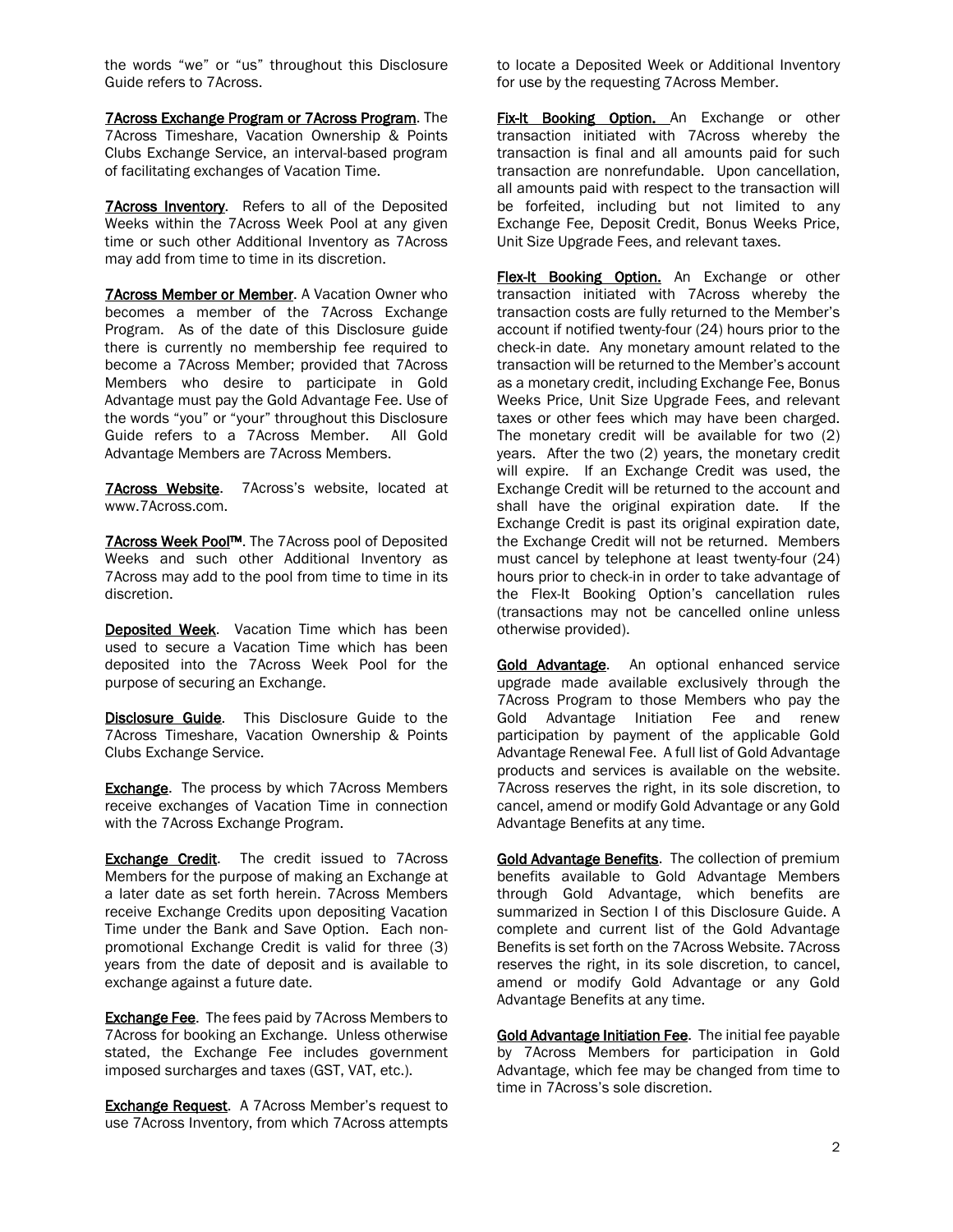Gold Advantage Member. A 7Across Member who participates in Gold Advantage by making an initial payment of the Gold Advantage Initiation Fee and payments of the Gold Advantage Renewal Fee.

Gold Advantage Renewal Fee. The renewal fee payable by Gold Advantage Members to continue participation in Gold Advantage, which fee may be changed from time to time in 7Across's sole discretion.

Guest. A 7Across Member's friends and/or family members whom the 7Across Member allows to use Vacation Time obtained through 7Across (whether by Exchange, Bonus Weeks or Additional Benefits) by informing 7Across upon confirming a reservation.

Home Resort. Any Resort containing a 7Across Member's Vacation Time.

Host Resort. Any Resort to which a 7Across Member travels on an Exchange, Bonus Weeks, Additional Benefits or Gold Advantage Benefits in connection with the 7Across Exchange Program.

Hotel Program Inventory. Hotel Program Inventory means hotel or other ancillary travel-related products that may be offered by 7Across. To the extent 7Across, in its sole discretion, elects to make Hotel Program Inventory available to Members, it may do so through any means and subject to any limitations and restrictions.

Hotel Provider. Hotel Provider means a third party who may offer Hotel Program Inventory to certain Members, in the sole discretion of 7Across.

Indemnitee. 7Across and its partners, officers, managers, employees, directors, shareholders, agents, representatives, parent companies, affiliates and subsidiaries and their predecessors, successors and assigns.

Person. Any individual, general partnership, limited partnership, limited liability company, corporation, joint venture, trust, business trust, cooperative or association or any foreign trust or foreign business organization, and the heirs, executors, administrators, legal representatives, successors, and assigns of such "Person" where the context so permits.

Replacement Exchange. An Exchange made in accordance with 7Across's cancellation procedures, which are generally permitted with respect to Flex-It Bookings and generally not permitted for Fix-It Bookings.

Resort. Any resort, development or other location at which an Accommodation or Vacation Property is located.

Search First Option. The process by which 7Across Members may search for and select 7Across Inventory from the 7Across Week Pool or Additional Inventory and deposit their Vacation Time in order to complete an Exchange.

Timeshare Plan. Any single site or multi-site timeshare plan, timesharing plan, vacation ownership plan, fractional interest program or similar plan or program whereby a Person receives the right to use and occupy Accommodations

Unit Size Upgrade Fee. The upgrade fee required for 7Across Members to receive an Exchange for a Vacation Time for occupancy of 1 bedroom, 2 bedroom, 3 bedroom or larger Accommodations upon depositing Vacation Time for occupancy of Accommodations of a studio unit (selected 7Across territories only). If the unit size of the Vacation Time is a studio unit size, a unit size upgrade fee may be payable at time of confirmation. If this amount is due, it will be advised at time of confirmation of the Exchange. Unit size upgrades are offered only in 7Across's sole discretion.

Vacation Owner. A Person who has purchased or otherwise acquired a Vacation Time and/or who holds the right to reserve Vacation Time in accordance with a Timeshare Plan.

Vacation Property. A fully serviced vacation apartment unit (i.e. a villa, cabana or chalet) which is located at a Resort in a high-demand tourist or vacation destination, has onsite management, and also offers the types of high-quality amenities and facilities typical of a first class vacation accommodation. 7Across shall be the sole arbiter of whether a vacation apartment qualifies as "Vacation Property." 7Across is not responsible for any linen, cleaning and/or service charges related to the use of Vacation Property in connection with the 7Across Exchange Program.

Vacation Time. Use rights for a period of time at a Resort which are deposited with 7Across.

### B. EXCHANGE COMPANY BACKGROUND

Dial An Exchange, LLC, d/b/a 7Across ("7Across"), is an Arizona limited liability Company with its principal offices located at:

6277 Sea Harbor Drive Orlando, FL 32821

The 7Across Exchange Program is carried out at this principal office location and/or other business locations.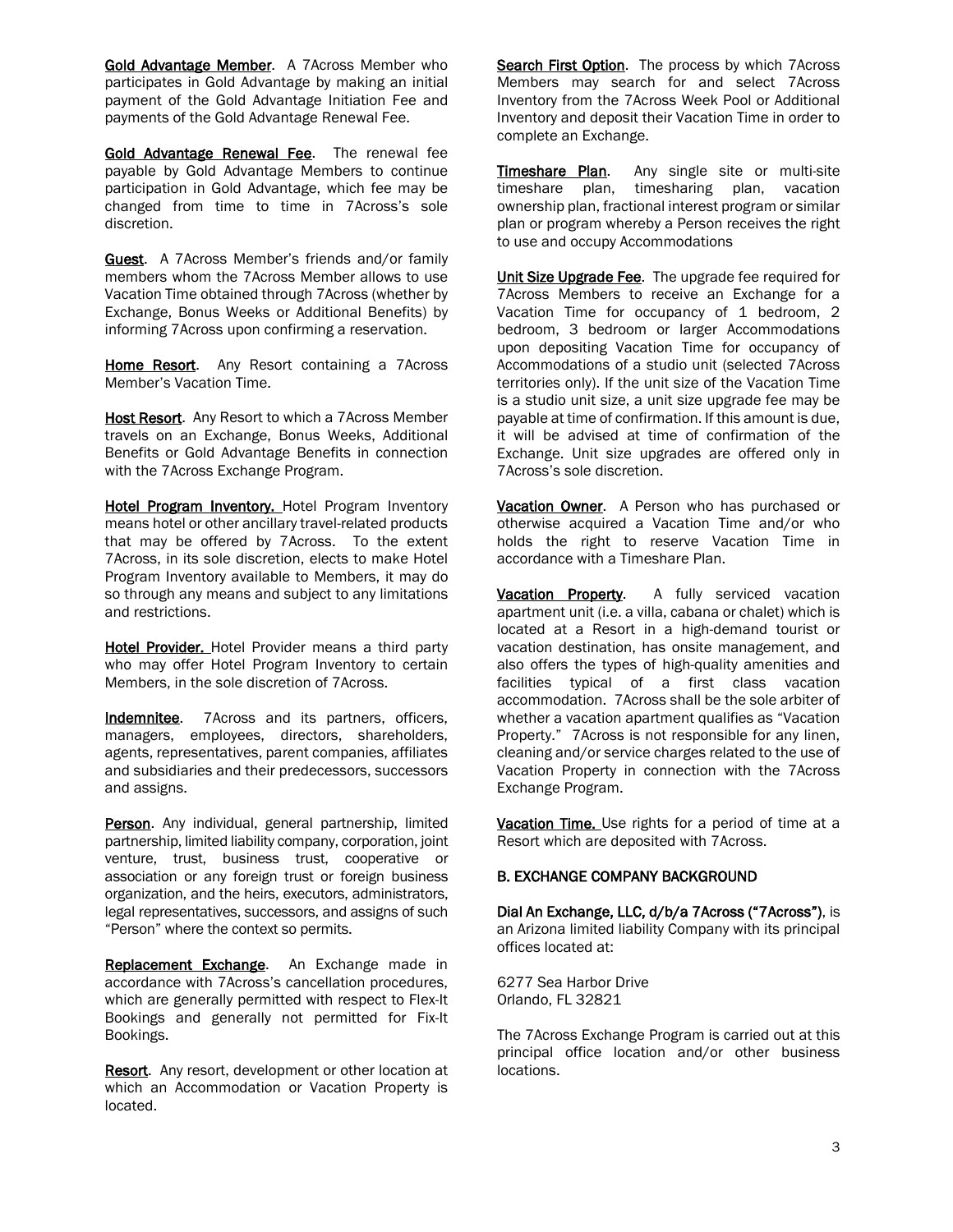# 7Across's Manager is:

DAE Delaware, LLC, a Delaware limited liability company

# 7Across's Member (owner) is:

DAE Delaware, LLC, a Delaware limited liability company 6277 Sea Harbor Dr. Orlando, FL 32821

### 7Across's Officers and Directors are:

Sherri Avara, Vice President

Olivier Chavy, President

Elizabeth Dreyer, Chief Accounting Officer, Senior Vice President, and Manager

Joseph M. Hollingshead, Senior Vice President and **Treasurer** 

Stacey Jagielski, Assistant Secretary

Terry Motsenbocker, Senior Vice President, Finance

Frank Sassano, Vice President and Assistant **Treasurer** 

Amy Sinelli, Senior Vice President, Secretary, and Manager

Ciara E. Sisk, Senior Vice President

Michael Toscano, Chief Financial Officer, Senior Vice President, and Manager

7Across is a doing business as name for Dial An Exchange, LLC, which is a subsidiary of DAE Delaware, LLC, which is an ultimate subsidiary of Travel + Leisure Co., a Delaware company ("Travel + Leisure").

# C. GENERAL INFORMATION

7Across provides the 7Across Exchange Program and other related services and benefits to 7Across Members. 7Across is an independent exchange company and, other than with respect to Travel + Leisure and its subsidiaries, is not owned, operated or controlled by any Resort developer, seller, managing entity or vacation ownership plan whose Vacation Owners participate in the 7Across Exchange Program. Other than with respect to Travel + Leisure and its subsidiaries, neither 7Across nor any of its officers or directors has any legal or beneficial interest in any developer, seller or managing entity, Resort, Timeshare Plan or other vacation ownership plan participating in the 7Across Exchange Program. Travel + Leisure is the parent corporation of 7Across and Fairfield Resort Management Services, Inc. ("FRMS"), a resort management company, Wyndham Vacation Resorts, Inc. ("WVR"), Wyndham Resort Development Corporation doing business as

WorldMark by Wyndham ("WRDC"), and Equivest Finance, Inc. ("Equivest"), and their respective subsidiaries. Some officers and/or directors of Travel + Leisure may from time to time serve as officers and/or directors of Dial An Exchange, LLC, FRMS, WVR, WRDC, and/or Equivest, and vice versa. Certain officers and directors of Dial An Exchange, LLC may own, or have rights to acquire, shares of stock in Travel + Leisure.

Unlike 7Across, the 7Across Exchange Program is not a corporation, legal entity or association of any kind. Rather, the 7Across Exchange Program is the service name given to the services available to 7Across Members by 7Across including, without limitation, the operation of the system by which 7Across Members exchange their Vacation Time for 7Across Inventory.

7Across is not currently affiliated with any Resorts, Timeshare Plans, timeshare developers or managers of timeshare property such that developers or managers do not offer 7Across Exchange Program membership directly to purchasers of interest in Timeshare Plans and membership in the 7Across Exchange Program is not dependent on a developer's or manager's agreement to participate in the 7Across Exchange Program; however, 7Across reserves the right, in its sole discretion, to affiliate with any Resorts, Timeshare Plans, timeshare developers or managers of timeshare property in the future. 7Across has entered into contractual arrangements with managers of Timeshare Plans on a corporate membership basis, which arrangements provide for the deposit of Timeshare Plan inventory or other equivalent deposits of value in the 7Across Exchange Program that 7Across Members may reserve in return for the right of members of such Timeshare Plans to reserve 7Across Inventory.

Membership in 7Across is completely voluntary and participation in the 7Across Exchange Program is not dependent in any way upon 7Across's affiliation with any Resort, Timeshare Plan, timeshare developer or manager of timeshare property. 7Across offers the 7Across Exchange Program directly to Vacation Owners who desire to become 7Across Members. There is no required fee for membership in 7Across; provided that 7Across Members who desire to participate in Gold Advantage must pay the applicable Gold Advantage Initiation Fee along with the Gold Advantage Renewal Fee in order to continue participation in Gold Advantage.

The 7Across Exchange Program is offered to all Vacation Owners (even those who are members in other exchange programs), including, without limitation, timeshare, vacation points club and Vacation Property owners, subject to the provisions herein. Gold Advantage is offered to 7Across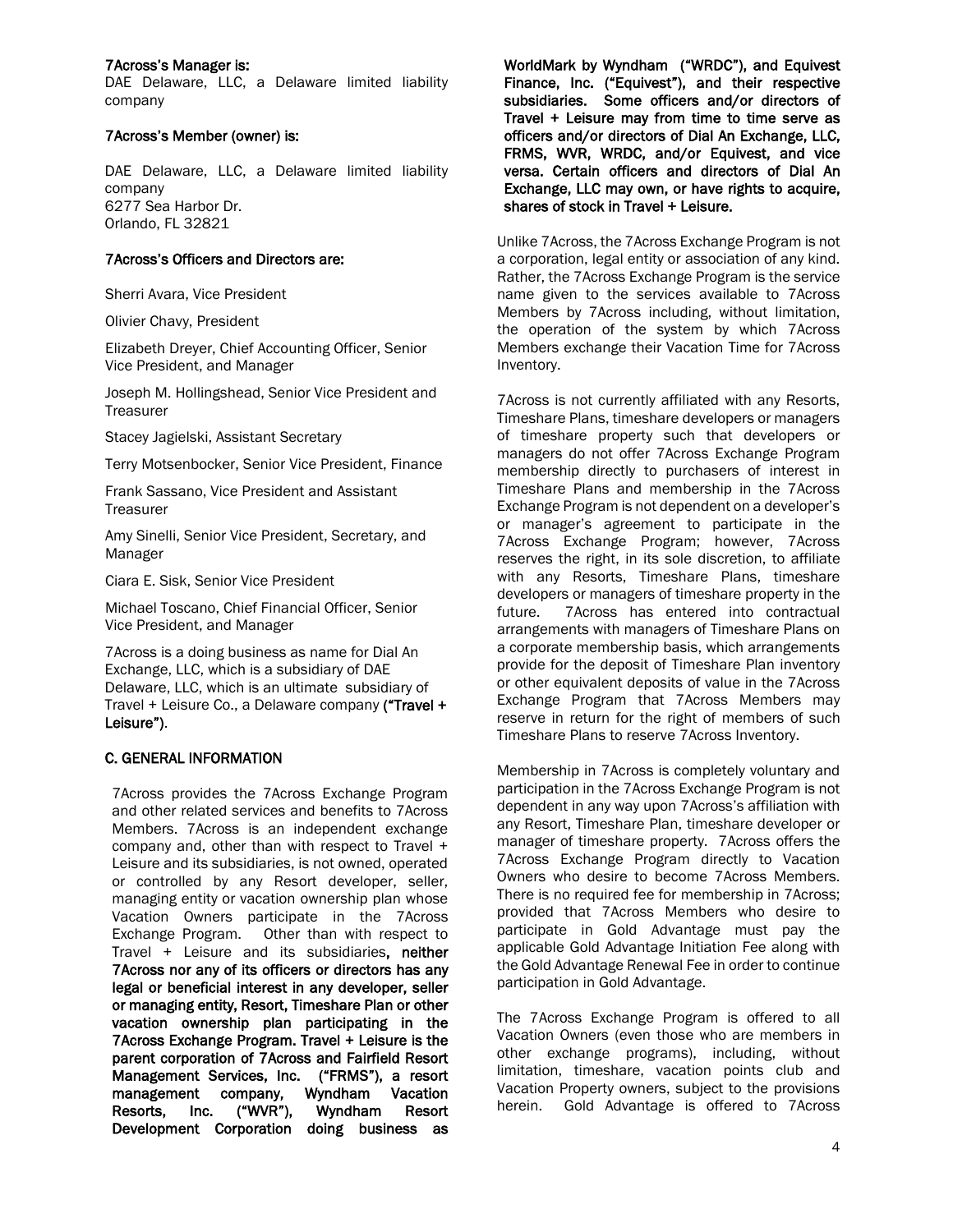Members; however, participation in Gold Advantage is completely optional to 7Across Members.

Any and all documents governing a 7Across Member's participation in the 7Across Exchange Program are separate and distinct from the 7Across Member's membership agreement, terms and conditions, purchase agreement(s) and/or other agreements with their respective Resort and/or Timeshare Plan. The 7Across Exchange Program provides an opportunity for 7Across Members to make Exchanges of their Vacation Time and does not provide the right to use or occupy any specific Accommodations or Vacation Property.

Purchasers of Vacation Time should select Resorts which best meet their ongoing vacation needs. Any decision to purchase Vacation Time should be based primarily upon the benefits to be gained from the ownership, use and enjoyment of your Vacation Time at your Resort or within your Timeshare Plan and not upon the anticipated benefits of the 7Across Exchange Program. The Resort at which you purchase your Vacation Time is solely responsible for its financial viability and the quality of its accommodations, facilities, amenities, management and services.

7Across may offer additional benefits to 7Across Members, which may be subject to separate terms and conditions, in exchange for Exchange Credits. 7Across may change, limit, or eliminate the availability of such additional benefits in 7Across's sole discretion. 7Across does not guarantee that any additional benefit will be made available to 7Across Members, or, if made available, will remain available for any period of time. 7Across reserves the right to impose limits on 7Across Members' use of additional benefits that can be applied towards additional benefits. All 7Across Members may not have access to all benefits.

### D. REQUESTING AN EXCHANGE

The 7Across Exchange Program provides 7Across Members with the opportunity to exchange your Vacation Time for 7Across Inventory made available in connection with the 7Across Exchange Program. Members have two options for effectuating an Exchange: the Search First Option and the Bank and Save Option (Deposit First Option). Regardless of whether you desire to employ the Search First Option or the Bank and Save Option, you must be in compliance with the Terms and Conditions of this Disclosure Guide in order to make an Exchange.

\* The Search First Option. This option enables 7Across Members to search the 7Across Week Pool for Inventory and select the Deposited Week or Additional Inventory of their choice. Once you choose a Deposited Week or Additional Inventory for your exchange, you deposit your Vacation Time with 7Across and make an Exchange Request. Upon receipt of an Exchange offer from 7Across, you may choose to accept or decline the Exchange offer. Upon acceptance of an Exchange offer, you must pay the applicable Exchange Fee (and, as applicable, Unit Size Upgrade Fee), and confirmation of the Exchange is delivered to the member via email or via post mail to the member for presentation at the Resort upon check-in. The Search First Option is subject to the priority of Gold Advantage Members described herein.

# \* The Bank and Save Option (Deposit First Option).

This option enables 7Across Members to deposit (bank) Vacation Time into the 7Across Week Pool and use a credit received to make an Exchange at a later date. Upon depositing your Vacation Time, you will receive an Exchange Credit to redeem at any time within three (3) years from the date of deposit. Your Exchange Credit is what enables you to make an Exchange. You can then search the 7Across Week Pool and select from available 7Across or Additional Inventory at any time during the three (3) year term and make an Exchange Request. Upon receipt of an Exchange offer from 7Across, you may choose to accept or decline the Exchange offer. Upon acceptance of an Exchange offer, you must pay the applicable Exchange Fee (and, as applicable, Unit Size Upgrade Fee), and confirmation of the Exchange is delivered to the member via email for presentation at the Resort upon check-in. In certain circumstances as determined solely by 7Across, a 7Across Member whose Exchange Credit has recently expired may be permitted to extend the Exchange Credit for an additional 6 months upon payment of a Credit Extension Fee in an amount determined by 7Across in its sole discretion from time to time.

❖ Additionally, 7Across Members who use the Bank and Save Option may make an Exchange Request before finding suitable 7Across Inventory in the 7Across Week Pool. 7Across, in its discretion, may place restrictions on the number and type of searches a 7Across Member may place at any time. In this case, you must submit an Exchange Request for future Inventory and you are then added to a waitlist for the appropriate Vacation Time. Once a Vacation Time matching your Exchange Request is deposited into the 7Across Week Pool, the first 7Across Member on the appropriate waitlist is contacted by 7Across with an Exchange offer, subject to priorities available to Gold Advantage Members and other parameters which may be described herein. Upon receipt of an Exchange offer from 7Across, you may choose to accept or decline the Exchange offer. Upon acceptance of an Exchange offer, you must pay the applicable Exchange Fee (and, as applicable, Unit Size Upgrade Fee), and confirmation of the Exchange is delivered to the member via email and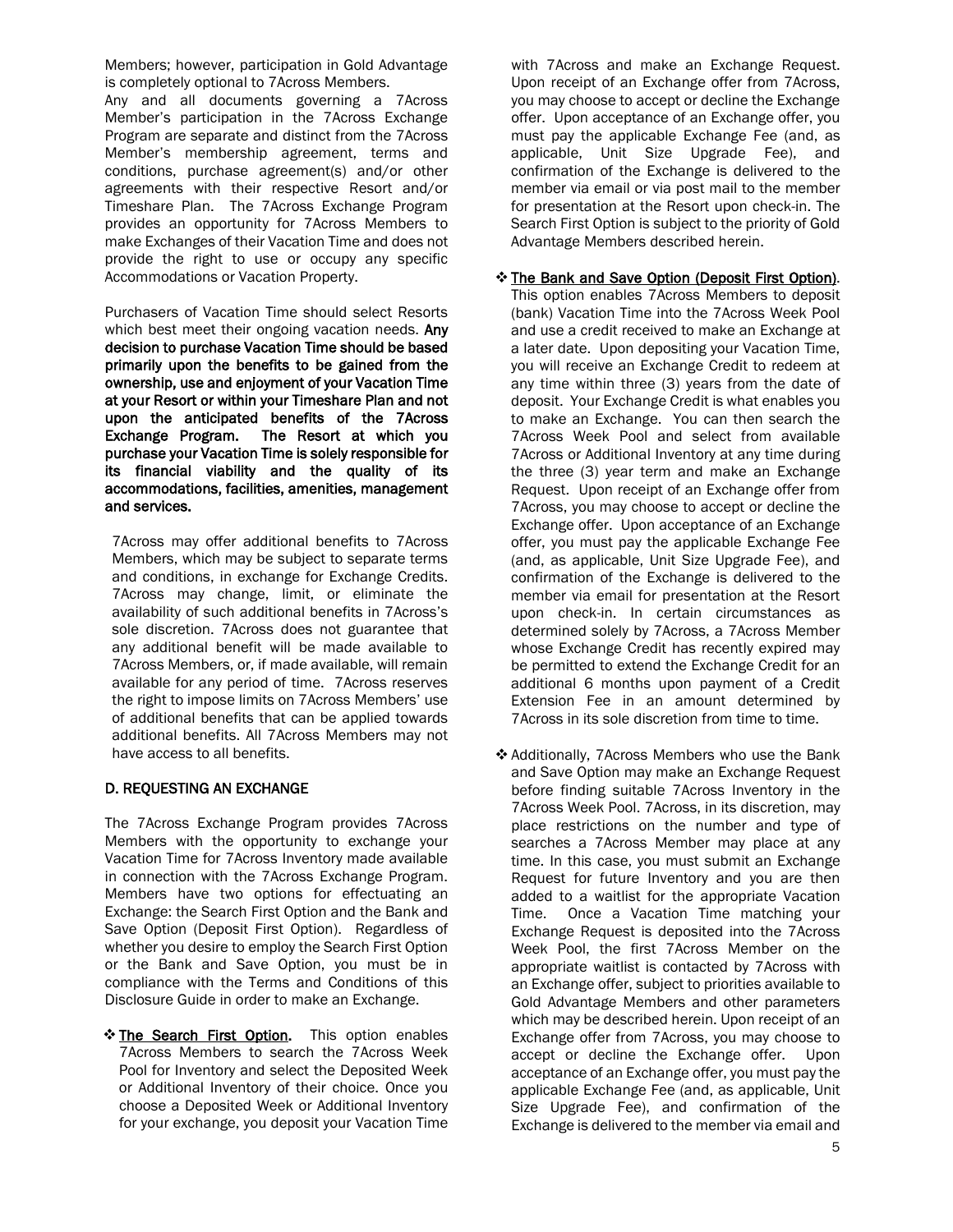again via post mail to the member for presentation at the Resort upon check-in.

- **Exchange Requests may be made no less than** thirty (30) days in advance of the desired travel dates. Exchange Requests will generally be processed on a first-come, first served, space available basis, in the order in which they are received; provided that Exchange Requests made by Gold Advantage Members shall have priority over all other Exchange Requests as described herein. Exchange Requests may specify a particular Resort and/or dates; however, flexibility on dates and/or destinations will increase the likelihood of a successful Exchange. In order to provide the greatest flexibility for 7Across Members, 7Across generally works with a number of different Resorts within any particular vacation area, as opposed to specific Resorts within any particular area. To increase your likelihood for receiving a Confirmed Exchange, we recommend including several different vacation areas and at least 2 or 3 dates in each Exchange Request with a limited travel window three (3) months. Exchange Requests are arranged and confirmed on a spaceavailable basis, subject to priority given to Exchange Requests made by Gold Advantage Members (as described herein), and there are no guarantees of fulfillment of any Exchange Request. 7Across reserves the right, in its sole discretion, to cancel, amend or modify the process for Exchange Requests at any time.
- During periods of high demand, i.e. national holidays, peak summer vacation weeks and school holidays, and at Resorts located in high demand vacation areas, space availability is limited. 7Across Members requesting Exchanges for these times and at these Resorts are encouraged to request Exchanges as early as possible, subject to the terms hereof. In fact, all 7Across Members are encouraged to submit Exchange Requests as far as possible in advance of their requested vacation dates, subject to the provisions hereof.
- ❖ You may request and receive Exchanges whether or not your Deposited Weeks have been assigned to another 7Across Member

### E. ADDITIONAL EXCHANGE INFORMATION

Deposits may be made via email, facsimile, Internet (at the 7Across Website), mail and telephone. Generally, Vacation Time may only be deposited no later than four (4) weeks prior to the check-in date (or expiration date) for such Vacation Time. Late deposits (i.e., deposits made within four (4) weeks of check-in date) may only be accepted in 7Across's sole discretion, which may be contingent upon certain factors, including but not limited to the payment of a late deposit fee.

All Exchanges through the 7Across Exchange Program are for one (1) week. Exchange Requests for more or less than one (1) week are processed and confirmed on a week-by-week basis. Receipt of a Confirmed Exchange for one (1) Vacation Time does not guarantee receipt of a Confirmed Exchange for any other Vacation Time. When you confirm the first Exchange Request, it is with the knowledge that 7Across may or may not be able to confirm remaining Exchange Requests. It is entirely your decision to either accept or decline any Exchange offers.

Check-in days and times are set by individual Resorts – 7Across is not responsible for setting check-in and check-out days or times. 7Across Members must abide by the check-in and check-out days and times set by Host Resorts. Unlike hotels, timeshare resorts generally set one day of the week as their check-in and check-out day. Vacation plans should be made in accordance with the check-in and check-out days and times of the Host Resort. There are no priorities, limitations or restrictions on Exchanges based on seasonality, unit size or levels of occupancy of Vacation Time and related Accommodations or Vacation Property. However, 7Across Members who deposit a studio unit size, which is smaller than the Exchange Week confirmed unit size, shall be required to pay the applicable Unit Size Upgrade Fee in order to receive an Exchange for Vacation Time for occupancy of 1 bedroom, 2 bedroom, 3 bedroom or larger sized Accommodations. 7Across attempts to give 7Across Members maximum choice of Exchange destinations by not otherwise restricting unit size, quality, location or seasonality. Gold Advantage Members receive the Gold Advantage Benefits in Section I below and on the 7Across Website, which Gold Advantage Benefits include, without limitation, priority relating to making Exchanges, viewing Inventory and reserving Bonus Weeks and Additional Benefits. The standard benefits of 7Across Membership are subject to the Gold Advantage Benefits made available to Gold Advantage Members.

Exchange confirmations will include all pertinent information for the 7Across Member to contact the Host Resort in connection with the Exchange. All Confirmed Exchanges are final, non-transferable and are issued subject to the terms of this Disclosure Guide including, without limitation, the Terms and Conditions listed below and the Cancellation Policy. Only those Persons named on the confirmation paperwork may occupy the applicable Accommodation or Vacation Property. 7Across is not responsible for documents not received due to the error of any third party.

The deposit of Vacation Time into the 7Across Week Pool does not relieve a 7Across Member's obligation to pay any and all maintenance fee assessments, taxes or other similar charges imposed by any applicable local, state or federal governmental entity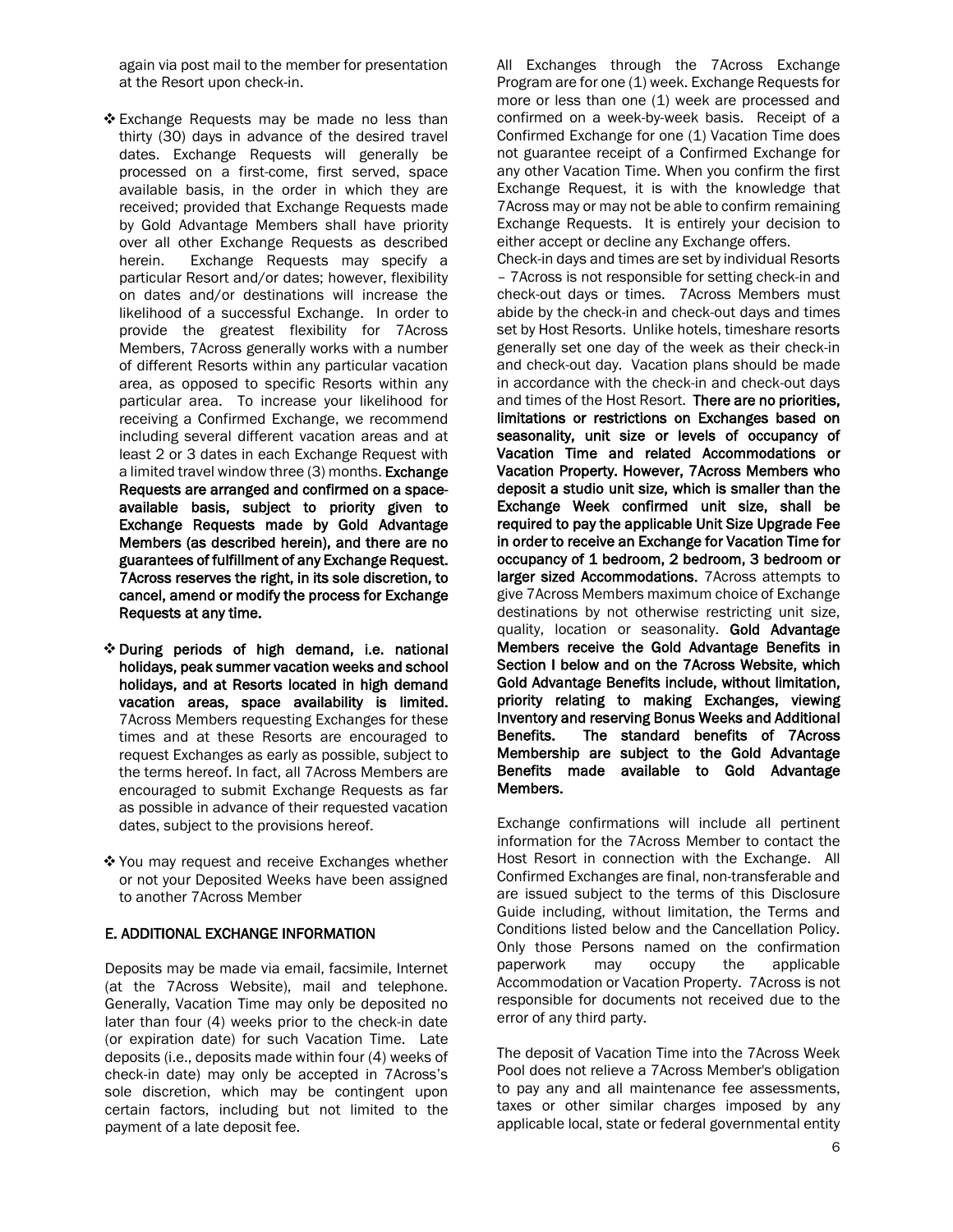(or its equivalent if the Resort is located in a foreign country) or imposed by a Home Resort, Host Resort or provider of accommodations and/or other services which are required to be paid fully in advance. Exchange privileges may be denied, or a Confirmed Exchange canceled, if a 7Across Member's maintenance fee assessments or similar charges have not been paid when due. Special charges, user fees or government taxes that may not be required by the 7Across Member's Home Resort may be charged to the 7Across Member by a Host Resort. It is the 7Across Member's responsibility to pay those charges, fees, or taxes if they are not reflected in the Exchange Fee.

7Across Members who desire to deposit Vacation Time that are based upon vacation points or "floating" timeshare weeks must either obtain confirmed unit week reservations/assignments from their Resort or Timeshare Plan or coordinate with 7Across in obtaining such confirmed unit week (or the applicable points) from the 7Across Member's Resort or Timeshare Plan before their Vacation Time can be deposited into the 7Across Week Pool.

All non-promotional Exchange Credits expire on the third (3rd) anniversary of their issuance. Upon expiration of your Exchange Credit, your right to make an Exchange terminates.

Each year there are a certain number of Deposited Weeks which are not used by 7Across in effectuating Exchanges. While some of these Deposited Weeks go unused, Deposited Weeks not used in effectuating Exchanges are generally used as Bonus Weeks and/or Additional Benefits. Exchange Credits are not dependent on the disposition of the Vacation Time which was exchanged to obtain the Exchange Credit.

# F. USE OF VACATION TIME

 Use by 7Across. By depositing Vacation Time, the 7Across Member warrants to 7Across that: (1) the 7Across Member has or will have the legal right to use and assign the use of the deposited Vacation Time and all other resort amenities to which the 7Across Member has access; (2) the deposited Vacation Time has not been and will not be assigned, offered or made available by the 7Across Member to any third party; and (3) the physical accommodations are in good and usable condition. A 7Across Member relinquishes all rights to the use and occupancy of his/her Vacation Time upon depositing it into the 7Across Week Pool. 7Across reserves the right to assign your deposited Vacation Time to others, whether or not the depositing 7Across Member has requested or received an Exchange. Deposited Weeks may be used by 7Across for any commercially reasonable purpose, including but not limited to reasons such as to satisfy Exchange

Requests, as Bonus Weeks, as Additional Benefits or as Gold Advantage Benefits, to accommodate inspection visits by 7Across personnel, for promotions, sale, marketing, or other purposes as determined by 7Across in its sole discretion. Deposited Weeks may not be withdrawn from the 7Across Week Pool by the depositing 7Across Member. 7Across reserves the right in its sole discretion to modify the terms of any Deposited Week transfers.

\* Use by 7Across Members. Participation in the 7Across Exchange Program is for personal, noncommercial purposes only. The commercial use, including without limitation the auction, rental or sale, of Vacation Time obtained through 7Across (whether by Exchange, Bonus Weeks Additional Benefits or Gold Advantage Benefits), Exchange Requests or Confirmed Exchanges is strictly prohibited; provided, however, that 7Across Members may assign their Vacation Time to Guests as set forth in this Disclosure Guide. The only Person who may make an Exchange Request or receive a Confirmed Exchange with respect to a Deposited Week shall be the Vacation Owner of such Vacation Time. A Confirmed Exchange may only be used by a 7Across Member or Guest whose name appears on the confirmed reservation.

7Across reserves the right, in its sole discretion (without refund or credit), to revoke a Confirmed Exchange, terminate or suspend the membership of any 7Across Member, or deny access to any of the products or services offered in connection with their 7Across Membership in the event that the 7Across Member, or their Guests or respective invitees, misuse Vacation Time, Exchange Requests or Confirmed Exchanges, or otherwise breach the Terms and Conditions of 7Across Membership.

# G. 7Across PROGRAM FEES

- \* No Membership/Annual Fees. As of the date of this Disclosure guide there are no membership fees or annual fees required to participate in the 7Across Exchange Program.
- Gold Advantage Initiation and Renewal Fees. 7Across Members must pay a one-time Gold Advantage Initiation Fee in order to participate in Gold Advantage and receive the Gold Advantage Benefits. Gold Advantage Members must pay the current Gold Advantage Renewal Fee to continue such participation in Gold Advantage. The amount of the Gold Advantage Initiation and Renewal Fees required for participation in Gold Advantage is based upon the residency of the 7Across Member. The current Gold Advantage Initiation Fees for North America are \$89 to \$159 USD depending on tier and term.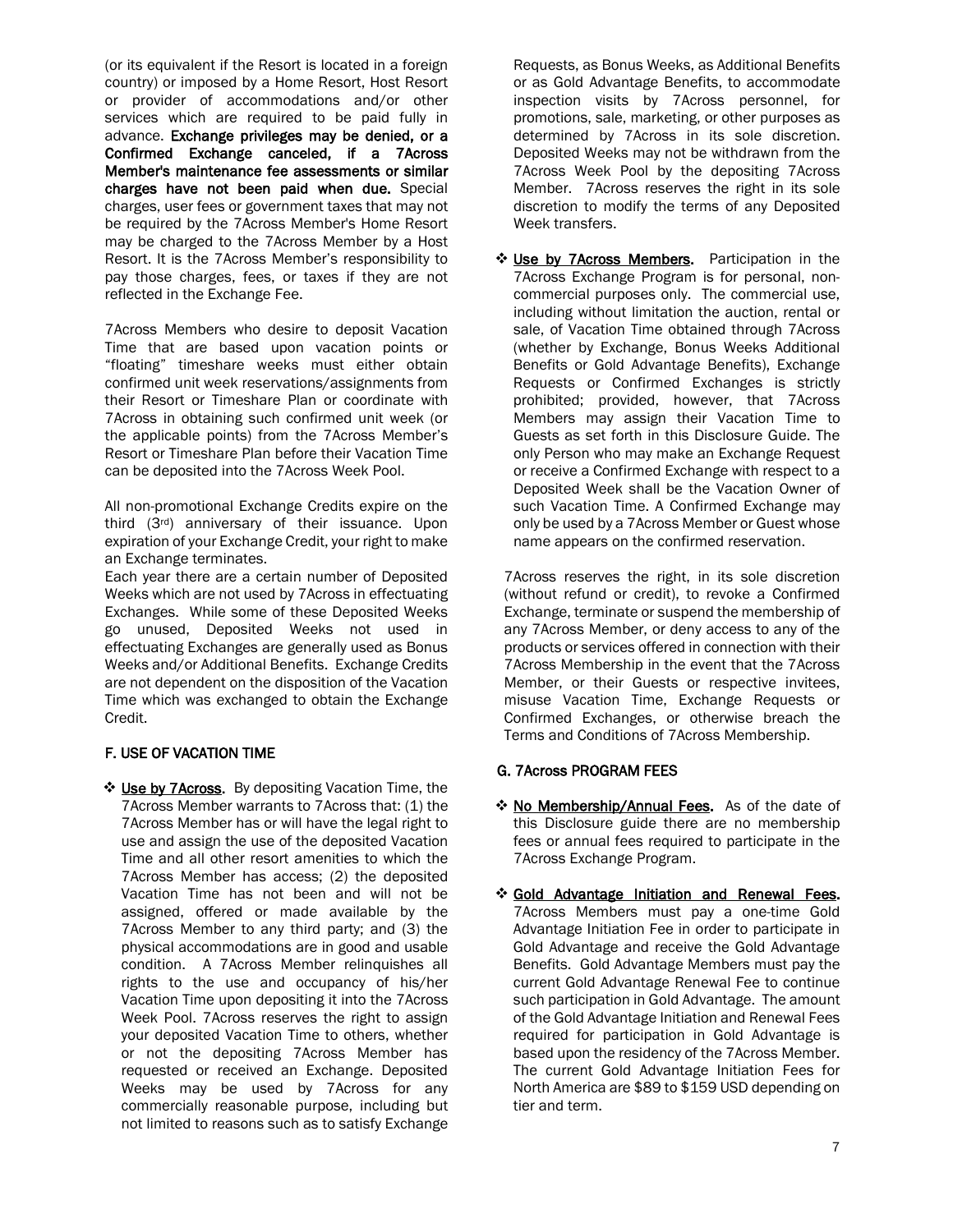Gold Advantage Initiation and Renewal Fees may vary and are subject to change at 7Across's sole discretion. 7Across Members will be advised by 7Across of any Gold Advantage Initiation and Renewal Fee changes as set forth in Section L. Gold Advantage Members are responsible for paying the then-current Gold Advantage Renewal Fees to continue participation in Gold Advantage. The above Gold Advantage Initiation and Renewal Fees may vary for corporate participation or other programs offered by or through 7Across at 7Across's sole discretion. 7Across retains the right to waive any Gold Advantage Initiation or Renewal Fees for any reason.

- \* Exchange Fees. 7Across charges an Exchange Fee to process and confirm each Exchange based upon the residency of the 7Across Member and the destination (domestic or international) of the Confirmed Exchange. The Exchange Fee is not due until the 7Across Member's Exchange Request has been confirmed (i.e., the 7Across Member has received a Confirmed Exchange). 7Across provides two booking options for exchange, Fix-It and Flex-It.
- \* The current Exchange Fees are:

|               | USA, Canada, Mexico, & The Caribbean |     |                                      |  |  |
|---------------|--------------------------------------|-----|--------------------------------------|--|--|
|               | Domestic and International           |     | \$194 USD                            |  |  |
|               |                                      |     |                                      |  |  |
|               |                                      |     | USA, Canada, Mexico, & The Caribbean |  |  |
|               | <b>Fix-It Domestic and</b>           |     | \$194 USD                            |  |  |
| International |                                      |     | \$243 USD                            |  |  |
|               | <b>Flex-It</b> Domestic              | and |                                      |  |  |
| International |                                      |     |                                      |  |  |

Exchange Fees may vary and are subject to change at 7Across's sole discretion. 7Across Members will be advised by 7Across of any Exchange Fee changes. The above Exchange Fees may vary for corporate participation or other programs offered by or through 7Across at 7Across's sole discretion. 7Across retains the right to waive or materially decrease any Exchange Fees for any reason, including, by way of example, in connection with various promotions conducted by 7Across from time to time, such as promotions relating to the deposit of Vacation Time which 7Across determines to be in high demand. In addition, Gold Advantage Members currently receive a 10% discount on the payment of all Exchange Fees

◆ Unit Size Upgrade Fees. 7Across charges a Unit Size Upgrade Fee for 7Across Members to receive an Exchange for a Vacation Time for occupancy of 1 bedroom, 2 bedroom, 3 bedroom or larger Accommodations after depositing Vacation Time for occupancy of Accommodations which are studio units. Therefore, 7Across Members who deposit a Vacation Time unit size, which is smaller than the Exchange Week confirmed unit size, shall be required to pay the applicable Unit Size Upgrade Fee. Unit Size upgrade Fees are based upon the number of bedrooms of the Accommodations which the 7Across Member desires to occupy by virtue of an Exchange. The Unit Size Upgrade Fee is not due until the 7Across Member's Exchange Request has been confirmed (i.e., the 7Across Member has received a Confirmed Exchange). The current Unit Size Upgrade Fees in North America are:

Studio Unit to 1 Bedroom: \$50 USD Studio Unit to 2 Bedroom or Large Unit: \$70 USD

Unit Size Upgrade Fees may vary and are subject to change at 7Across's sole discretion. 7Across Members will be advised by 7Across of any Unit Size Upgrade Fee changes. The above Unit Size Upgrade Fees may vary for corporate participation or other programs offered by or through 7Across at 7Across's sole discretion. 7Across retains the right to waive any Unit Size Upgrade Fees for any reason. Unit Size Upgrade Fees are included in the Cancellation Protection Option available on Vacation Time exchange transactions.

- Credit Extension Fees. In certain circumstances as determined solely by 7Across, a 7Across Members whose Exchange Credit has recently expired may be permitted to extend the Exchange Credit for an additional 6 months upon payment of a Credit Extension Fee in an amount determined by 7Across in its sole discretion from time to time. 7Across retains the right to waive any Credit Extension Fees for any reason.
- \* Miscellaneous Fees; Taxes. 7Across Members are solely responsible for the payment of any and all bed tax, transient occupancy tax or similar tax that may be imposed in connection with the use and occupancy of the Accommodations or Vacation Property pursuant to an Exchange, whether such are included in the Exchange Fee or otherwise imposed.

7Across Members are solely responsible for payment of any applicable port charges, gratuities, personal expenses, utility charges, security deposits and other fees or charges properly levied by a Resort or other party for the use of amenities and facilities.

7Across Members are solely responsible for all damage and loss to the Accommodations or Vacation Property at the Host Resort as a result of 7Across Member's conduct (and the conduct of family, friends, invitees and Guests), as well as all personal charges incurred at the Host Resort including, without limitation, telephone calls, Internet service, meals and beverages, and any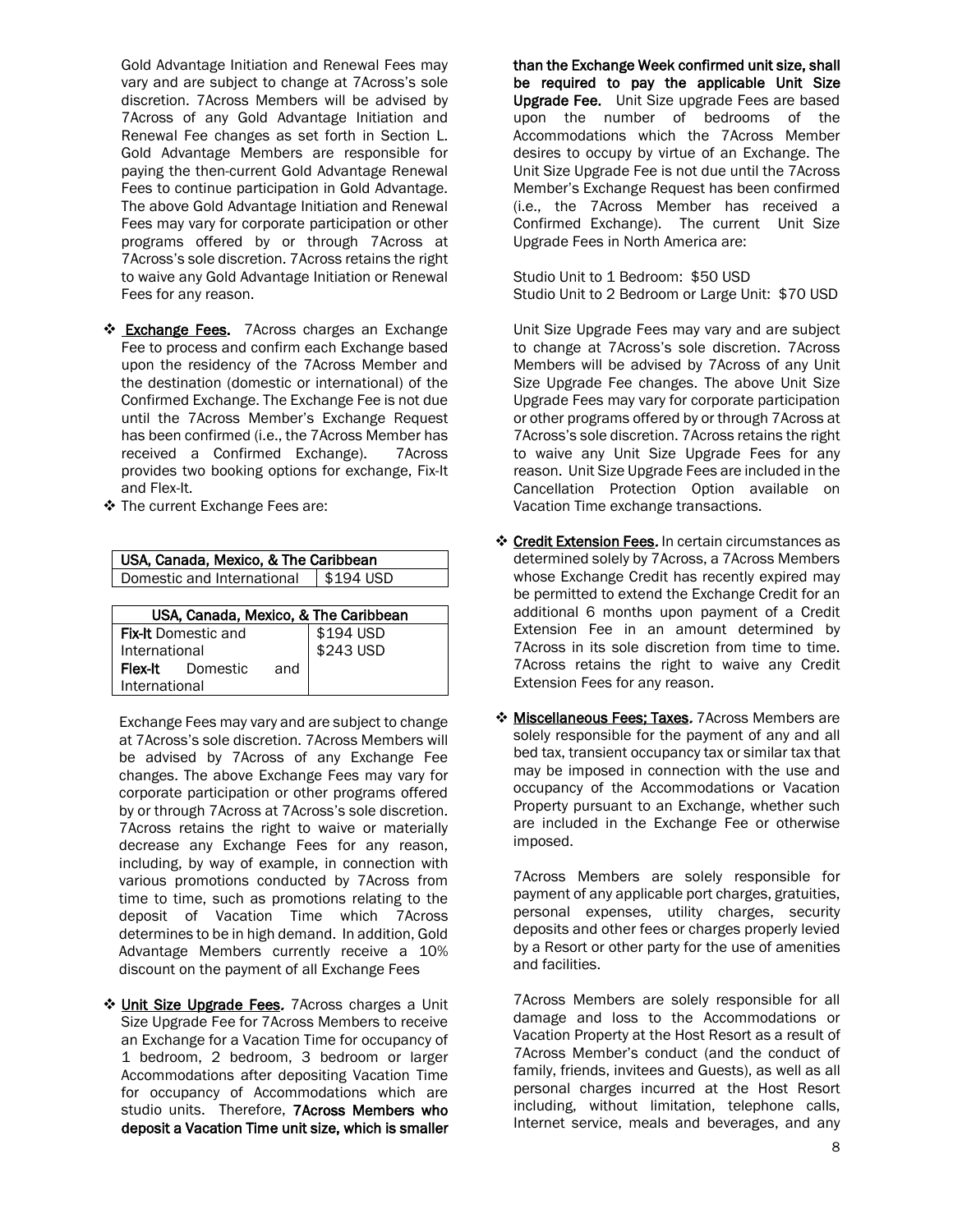other applicable and permissible charges imposed by the Host Resort.

Some Resort stays require, or make available as an option, all-inclusive fees which are due upon check in, and pay for the guest's meals and beverages. These all-inclusive programs may include more or less, but are purely at the discretion of the Resort. 7Across has identified these Resorts and labeled them accordingly in the displayable Resort profile on the 7Across Website. 7Across Members are solely responsible for allinclusive fee payments to the Resort.

Each Resort may, in its sole discretion, impose additional fees, terms, conditions and restrictions to any accommodation, activity or service, and such additional fees, terms, conditions and restrictions are subject to change at the sole discretion of the Resort. It is the responsibility of the 7Across Member to determine if any such additional fees, terms, conditions and restrictions apply to their transaction.

# H. BONUS WEEKS & ADDITIONAL BENEFITS

7Across reserves the right to offer Bonus Weeks and Additional Benefits to 7Across Members in exchange for Vacation Time deposited into the 7Across Week Pool and/or other costs and fees as determined by 7Across from time to time.

\* Bonus Weeks. Bonus Weeks are generally comprised of all Deposited Weeks that have not been booked in connection with a Confirmed Exchange as of a date prior to the check-in date determined by 7Across in its sole discretion. 7Across generally makes Bonus Weeks available to all 7Across Members. Bonus Weeks can be requested and reserved via email, facsimile, Internet (at the 7Across Website), and telephone. 7Across Members may reserve Bonus Weeks upon payment of the Bonus Weeks Price or upon the Exchange of a Vacation Time, as the 7Across Member may elect. In other words, if a Deposited Week is offered as Bonus Weeks and you desire to use it for your vacation, you have the choice of either (i) exchanging your Vacation Time and paying the Exchange Fee, or (ii) reserving the Deposited Week as Bonus Weeks and paying the Bonus Weeks Price. Reservations of Bonus Weeks are not complete until 7Across receives the applicable Bonus Weeks Price or issues a Confirmed Exchange, as applicable. Gold Advantage Members currently receive a 10% discount on the payment of the applicable Bonus Weeks Price. 7Across may provide both Fix-It Booking Options and Flex-It Booking Options for Bonus Weeks.

Subject to the terms of this Disclosure Guide, Bonus Weeks is available to all 7Across Members and there is no limit on the amount of Bonus Weeks that 7Across Members can reserve. Your Guests may use the Bonus Weeks you reserve; provided, however, that (i) all Bonus Weeks reservations must be made by you, as the 7Across Member, on behalf of your Guests, and (ii) you, as the 7Across Member, are solely responsible for all damage and loss to the Accommodations or Vacation Property as a result of the conduct of Guests and their invitees, as well as all personal charges incurred in connection with the Bonus Weeks including, without limitation, telephone calls, Internet service, meals and beverages, and any other applicable and permissible charges. The Bonus Weeks Price is non-refundable unless a Flex-It Booking Option has been selected, in which case the Bonus Weeks Price may be refundable according with the terms of your purchase.

- \* Hotel Program Inventory. 7Across, in its sole discretion, may but shall not be required to offer Hotel Program Inventory to Members. The type and quantity of Hotel Program Inventory may change from time to time, and Hotel Program Inventory may be discontinued entirely, in 7Across sole discretion, without advance notice to Members. Hotel Program Inventory may be subject to additional terms and conditions, including, but not limited to use year limits, blackout dates and cancellation policies. Restrictions and other limitations may apply. Each Hotel Provider Transaction may require a combination of fees, cash paid and/or Deposit Credit, and may be subject to applicable taxes. The terms and conditions of any Hotel Program Terms and Conditions will be made available and will be subject to change without advance notice. If any conflict exists between these Terms and Conditions and the terms and conditions of the applicable Hotel Provider, Hotel Provider terms and conditions shall take precedence.
	- ❖ Additional Benefits. Additional Benefits include, without limitation, other Accommodations, products or services, as well as "special" or "promotional" offers as may be available as determined by 7Across in its sole discretion and upon such Terms and Conditions as may be established by 7Across from time to time. 7Across may, from time to time and in its sole discretion, add, delete or modify any and all Additional Benefits offered in connection with the Exchange Program. 7Across does not guarantee that any specific Additional Benefit will be available to 7Across Members, or, if made available, will remain available for any specific period of time.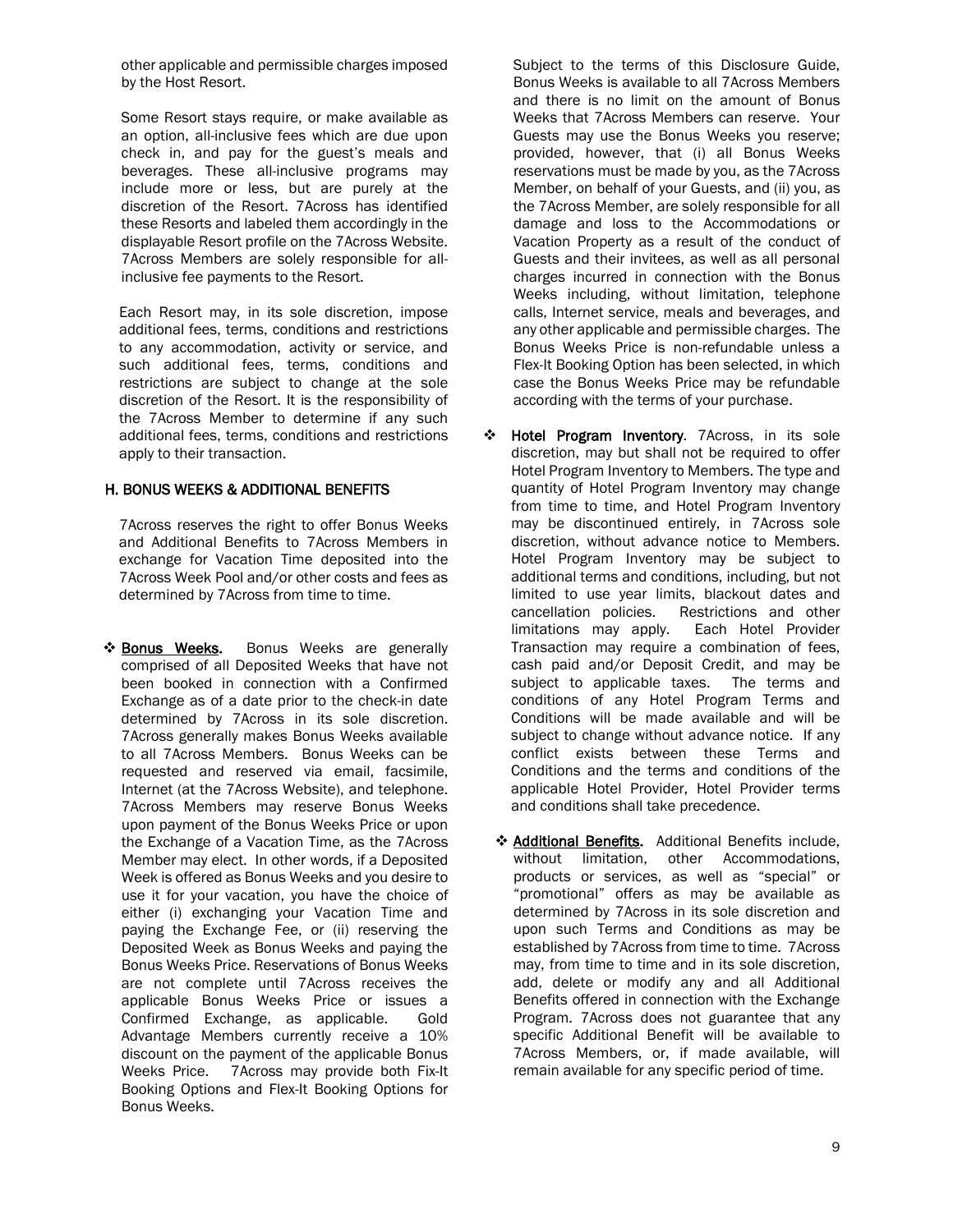#### I. GOLD ADVANTAGE BENEFITS

In addition to the standard benefits of 7Across Membership, 7Across Members who become and maintain status as Gold Advantage Members are entitled to the Gold Advantage Benefits. Any Gold Advantage Member who fails to timely pay the applicable Gold Advantage Renewal Fee shall lose the right to participate in Gold Advantage and receive Gold Advantage Benefits. Below is a summary of the current Gold Advantage Benefits, a complete list of which is provided on the 7Across Website:

- **Exchange Requests.** Exchange Requests. **Priority Exchange** of Gold Advantage Members generally have priority over other Exchange Requests. Upon making an Exchange Request for a Vacation Time, Gold Advantage Members will be placed ahead of other 7Across Members (except for other Gold Advantage Members) on the waitlist for the appropriate Vacation Time. Gold Advantage Members have an increased likelihood of receiving Exchanges based upon their Exchange Requests.
- **Ericing Advantages.** Gold Advantage Members currently receive a 10% discount on the payment of Vacation Time Exchange Fees, Unit Size Upgrade Fees, and Bonus Weeks Prices depending on the Gold Advantage tier.
- \* Advance Notice of Available Inventory. Gold Advantage Members are permitted to view and book new Inventory within the 7Across Week Pool twenty-one (21) days prior to other 7Across Members in connection with Exchanges, Bonus Weeks and Additional Benefits, subject to change.

#### J. CANCELLATION POLICY

We understand that circumstances sometimes change causing plans to be altered at the last minute. Where we can, we try our best to accommodate special circumstances once you have paid for your Confirmed Exchange. Subject to the following "Cancellation Policy," 7Across Members may cancel their Confirmed Exchanges by notifying 7Across by telephone or in writing.

Cancellations by 7Across. 7Across reserves the right, in its sole discretion (without refund or credit), to cancel a Confirmed Exchange, cancel an Exchange Request or otherwise deny the Exchange privileges of any 7Across Member whose Exchange Fee is rejected by the 7Across Member's bank or credit card company or who has not fully prepaid all annual maintenance fees, assessments, dues, taxes, and other charges relating to its ownership or membership in the applicable Resort or Timeshare Plan. 7Across may

cancel or suspend a Confirmed Exchange or membership privileges of any 7Across Member failing to comply with the Terms and Conditions of 7Across Membership set forth in this Disclosure Guide. 7Across may cancel a Confirmed Exchange or a Deposit Credit in the event that, in 7Across's sole discretion: (i) the Resort is not operated in a manner that enables it to meet its obligations or is otherwise not in compliance with applicable laws, rules, regulations, policies or procedures, or if such applicable laws, rules, regulations, policies or procedures require the closing of such Resort; (ii) the Resort is destroyed, condemned, uninhabitable or otherwise not suitable for use; or (iii) the Resort is the subject of a foreclosure suit, or the subject of a motion or other proceeding to place it under the control of a receiver, mortgagee in possession or bankruptcy trustee. In the event that a Resort becomes uninhabitable due to a natural disaster, or closed due to an epidemic or other force majeure, 7Across is not liable for the resulting cancellations. The Deposited Week used for this Exchange will not be eligible for another Exchange. An additional Exchange Fee (and, as applicable, Unit Size Upgrade Fee) will be required to confirm another Exchange Request using a newly deposited Vacation Time.

#### Cancellations by 7Across Members.

Fix-It Booking Option. With the Fix-It Booking Option, the transaction is final and noncancellable by the Member and all amounts paid for such transaction are nonrefundable. Any amounts paid with respect to the transaction will be forfeited, including but not limited to any Exchange Fee, Deposit Credits, Bonus Weeks Price, Unit Size Upgrade Fees, and any relevant taxes or other fees which may have been charged.

Flex-It Booking Option. With the Flex-It Booking Option, transaction costs for a cancelled transaction will be fully returned to the Member's account if 7Across is properly notified twenty-four (24) hours prior to the check-in date. Upon a successful cancellation, any monetary amount related to the transaction will be returned to the Member's account as a monetary credit, including any Exchange Fee, Bonus Weeks Price, Unit Size Upgrade Fees, or any relevant taxes or other fees which may have been charged. The monetary credit will be available for use by the Member for two (2) years. After the expiration of the two (2) years, the monetary credit will expire. If an Exchange Credit was used for the Flex-It transaction, the Exchange Credit will be returned to the account and shall have the original expiration date. If the Exchange Credit is past its original expiration date, the Exchange Credit will not be returned to the Member. Members must cancel by telephone at least twenty-four (24)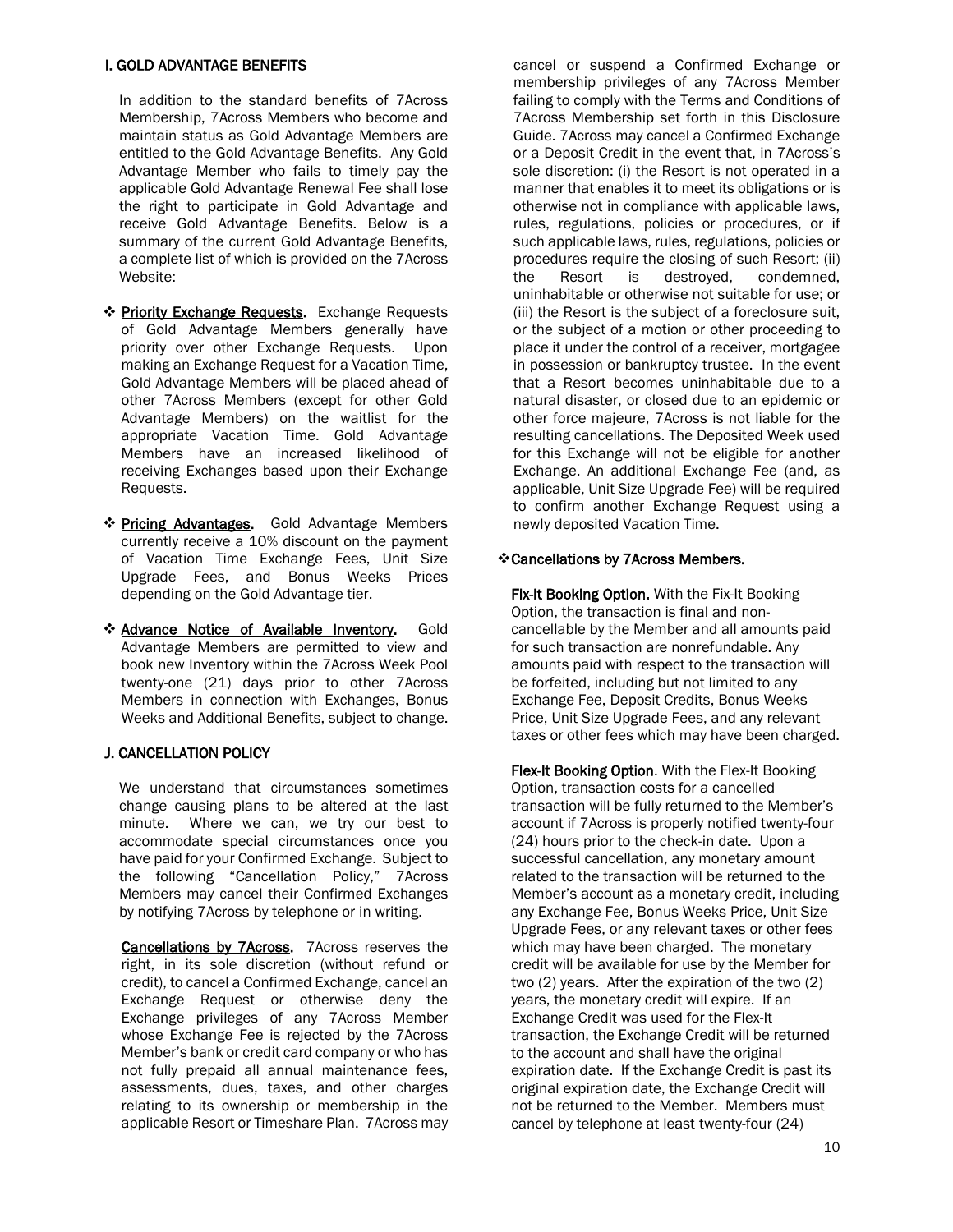hours prior to check-in in order to take advantage of the Flex-It Booking Option's cancellation rules (transactions may not be cancelled online unless otherwise provided).

# Cancellations of Rental Confirmations.

Cancellation of rental reservations are subject to the terms and conditions as may be promulgated by 7Across from time to time as well as the terms and conditions of the rental property, which may include forfeiture of the entire fee paid in connection therewith. Unless otherwise noted at the time of reservation, a rental reservation is nonrefundable after the date which is thirty-five (35) days from the check-in date.

Cancellation of Additional Benefits. Cancellation of additional benefits are subject to the terms and conditions as may be promulgated by 7Across from time to time as well as the terms and conditions of the product or service, which may include forfeiture of the entire fee paid in connection therewith.

\*7Across Right To Modify Reservation. Due to unforeseen circumstances beyond 7Across's control, should a resort need to change a unit allocation or move a reservation to a different resort, 7Across shall have the right to modify the Confirmed Exchange. Any change should be reasonably equivalent in unit size and standard of accommodation to that of the original reservation. 7Across shall not be responsible for any additional costs or compensation to the 7Across member or guest.

### K. AFFILIATED RESORTS AND 7Across PARTICIPANTS

Other than with respect to its relationship with Travel + Leisure and its subsidiaries, 7Across is an independent exchange company and is not currently affiliated with any Resorts, Timeshare Plans, timeshare developers or managers of timeshare property. Accordingly, there are no Resorts or Timeshare Plans that "participate" in the 7Across Exchange Program. Instead, 7Across offers membership in the 7Across Exchange Program directly to Vacation Owners. Thus, it is not possible or relevant for 7Across to list (1) the name and address of each Resort or Timeshare Plan participating in the 7Across Exchange Program; (2) the number of Accommodations or Vacation Properties in each Resort or Timeshare Plan that are available for occupancy and which qualify for participation in the 7Across Exchange Program, expressed within the numerical groupings 1-5; 6- 10; 11-20; 21-50; and 51 and over; or (3) the number of Currently Enrolled 7Across Members for each Resort or Timeshare Plan participating in the 7Across Exchange Program in the numerical groupings 1-100; 101-249; 250-499; 500-999;

and 1000 and over. Notwithstanding the foregoing, 7Across reserves the right, in its sole discretion, to affiliate with any Resort, Timeshare Plan, timeshare developer or manager of timeshare property at any time. Any additions of affiliates shall be determined by 7Across based upon factors such as size, location, and quality of the affiliated resort and its accommodations and facilities. Further, 7Across has entered into contractual arrangements with certain managers of Timeshare Plans on a corporate membership basis, which arrangements provide for the deposit of Timeshare Plan inventory in the 7Across Exchange Program that 7Across Members may reserve in return for the right of members of such Timeshare Plans to reserve 7Across Inventory.

The number of Resorts available through the 7Across Exchange Program varies at any given time because availability is not tied to the "participation" of any particular Resort or Timeshare Plan in the 7Across Exchange Program; rather, availability of particular Resorts is solely dependent upon the Resort location of each 7Across Member's Vacation Time deposited in to the 7Across Program. Accordingly, in selecting a location for Exchange, 7Across Members are limited to those Resorts in which Vacation Time have been deposited, which can be viewed on the 7Across Website. The minimum duration of The minimum duration of timeshare intervals/Vacation Time is established by the governing documents of the particular Resort in which such Vacation Time exist.

The constantly changing Resorts available to 7Across Members through the 7Across Exchange Program vary in size from a few, if any, Accommodations or Vacation Properties to several hundred, or more, per any particular Resort. Consequently, 7Across Members should not participate in the 7Across Exchange Program in anticipation of the ability to receive a Confirmed Exchange at any particular Resort or during a particular time of year, and receipt of a Confirmed Exchange for an Accommodation at a particular Resort in a given year is not a guarantee that Accommodations at such Resort will be available in future years. Each 7Across Member is given a detailed description of the applicable Resort before selecting a Vacation Time at such Resort.

### L. THE TERMS OF 7ACROSS MEMBER'S DEPOSIT

7Across reserves the right, in its sole discretion, to refuse, deny or cancel a Deposited Week.

The maintenance fees, assessments, dues, taxes, and other charges relating to the Deposited Week must be paid in full prior to a Confirmed Exchange being issued by 7Across.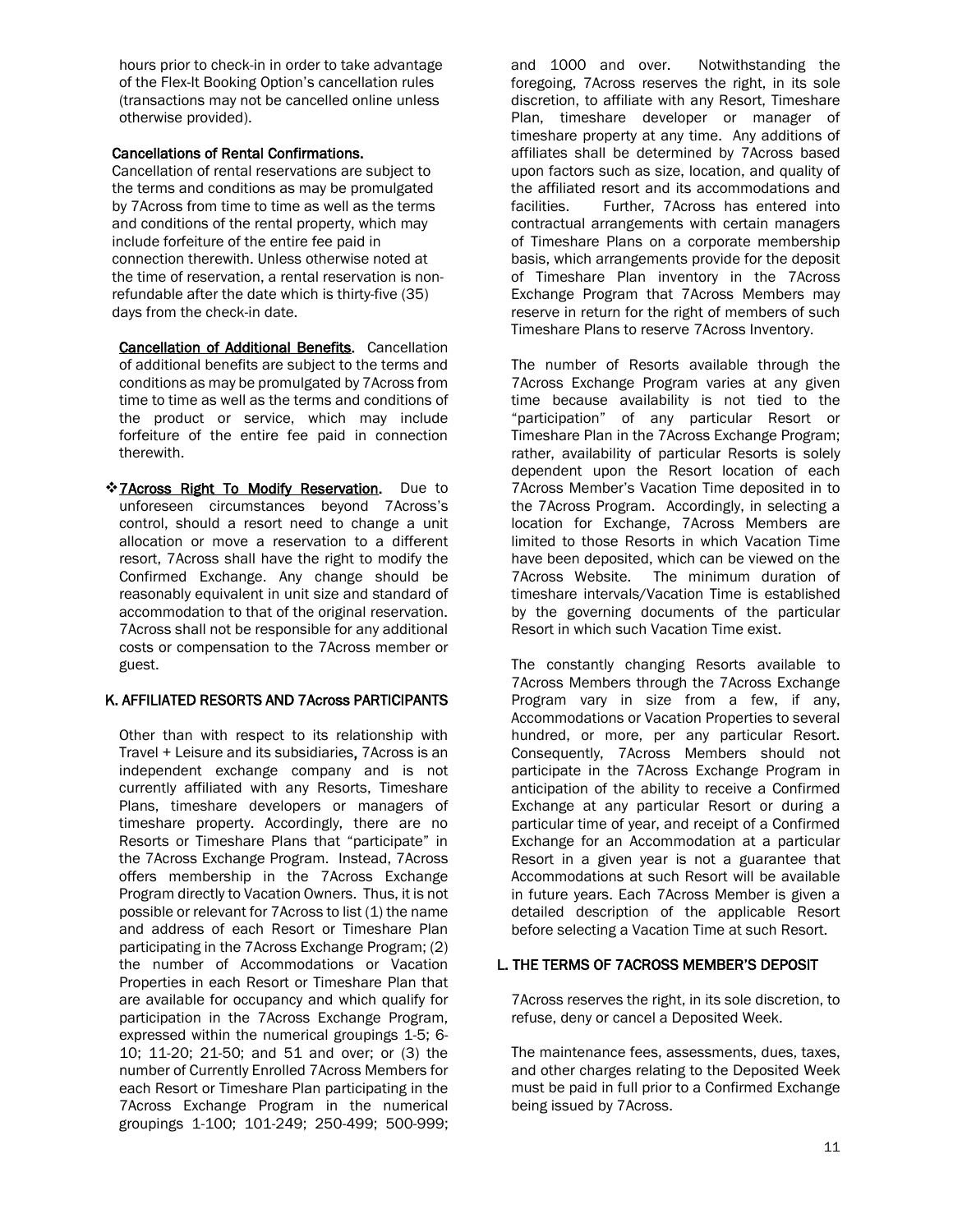The Deposited Week must be exclusively relinquished to 7Across, and neither the 7Across Member nor any other party (other than 7Across) may use the deposited week or assign such week to another party or company (including by placing the Deposited Week into a rental pool).

Certain Resorts provide Vacation Time to 7Across on their owner's behalf. Please check with your Resort if you are unsure of how your Resort handles Vacation Time with 7Across. Alternatively, a local 7Across customer support agent may advise which Resorts operate on this basis.

7Across will accept a 7Across Members Deposit Week up to four (4) weeks prior to the expiration date (or check-in date) of the Deposited Week. 7Across, in its sole discretion may accept deposits with less than 4 weeks and may charge a late deposit fee (to be determined by 7Across in its discretion).

#### M. ADDITIONAL TERMS AND CONDITIONS

- In addition to the foregoing, 7Across Members further acknowledge and agree that:
- ❖ In order for a Vacation Owner to participate in the 7Across Exchange Program, the following conditions must be met: (i) the Vacation Owner must not be in default under their purchase contract or membership agreement with their respective Resort or Timeshare Plan and must be current on all annual maintenance fees, assessments, dues, taxes, and other charges relating to their ownership/membership in the applicable Resort or Timeshare Plan; (ii) with respect to any purported Vacation Property, vacation apartment unit purported to be Vacation Property must meet all of the 7Across qualifications for Vacation Property as determined by 7Across in its sole discretion; (iii) the Resort at which an Accommodation or Vacation Property is located must be operated in a commercially reasonable fashion as determined by 7Across in its sole discretion and any vacation apartment must qualify as Vacation Property; and (iv) the Vacation Owner must have the sole ownership and/or use rights in the Deposited Week at the time the Exchange is confirmed.
- 7Across reserves, in its sole discretion, the right to amend or modify these Terms and Conditions of participation in the 7Across Exchange Program at any time and for any reason including, without limitation, the increase or decrease of fees provided for hereunder and/or the addition of membership fees and other fees. 7Across Members will be provided with notice of all material changes to the 7Across Exchange Program subsequent to the Effective Date of this Disclosure Guide. 7Across reserves the right to provide such notice via newsletter, email,

publication, mailing or posting on the 7Across Website (www.7Across.com), or by any other method as 7Across may determine. Any amendment or modification will be effective upon publication or mailing. 7Across further reserves, in its sole discretion, the right to modify, waive or eliminate any term or condition with respect to any 7Across Member or group of 7Across Members including, without limitation, any and all fees.

- ❖ By participating in the 7Across Exchange Program, each 7Across Member irrevocably and unconditionally submits, for itself and its property, to the jurisdiction of the courts of Orange County, Florida for any and all disputes arising in relation to the 7Across Exchange Program. 7Across Members agree not to institute or seek to institute any litigation arising out of or relating to the 7Across Exchange Program in any forum other than a court of Orange County, Florida.
- Each 7Across Member consents and waives such 7Across Member's objection to the non-exclusive personal jurisdiction of a venue in the Florida state and federal courts situated in Orange County, Florida for all cases and controversies under the Terms and Conditions or between 7Across and the 7Across Member.
- WAIVER OF JURY TRIAL. EACH 7ACROSS MEMBER HEREBY WAIVES THE RIGHT TO A JURY TRIAL IN ANY ACTION RELATED TO THE TERMS AND CONDITIONS HEREOF OR THE RELATIONSHIP BETWEEN ANY INDEMNITEE, ANY MEMBER, ANY GUEST OF A MEMBER, AND THEIR RESPECTIVE ASSIGNS AND SUCCESSORS.
- If any legal action is initiated by a 7Across Member or a Guest or by 7Across pertaining, directly or indirectly, to the Terms and Conditions or 7Across in general, and 7Across prevails, that 7Across Member or Guest shall, without limitation, pay all costs incurred by 7Across in defending such action, including reasonable attorneys' fees, paralegal fees and court costs.
- The Terms and Conditions in this Disclosure Guide constitute the entire agreement between the parties hereto with respect to the subject matter set forth herein and supersede all previous communications, representations, or agreements, either oral or written, between the parties relating to such subject matter.
- ❖ 7Across's logo, brand name and other trademarks may not be used without the prior written permission of 7Across. Other logos and brand names described herein may be trademarks of their respective owners.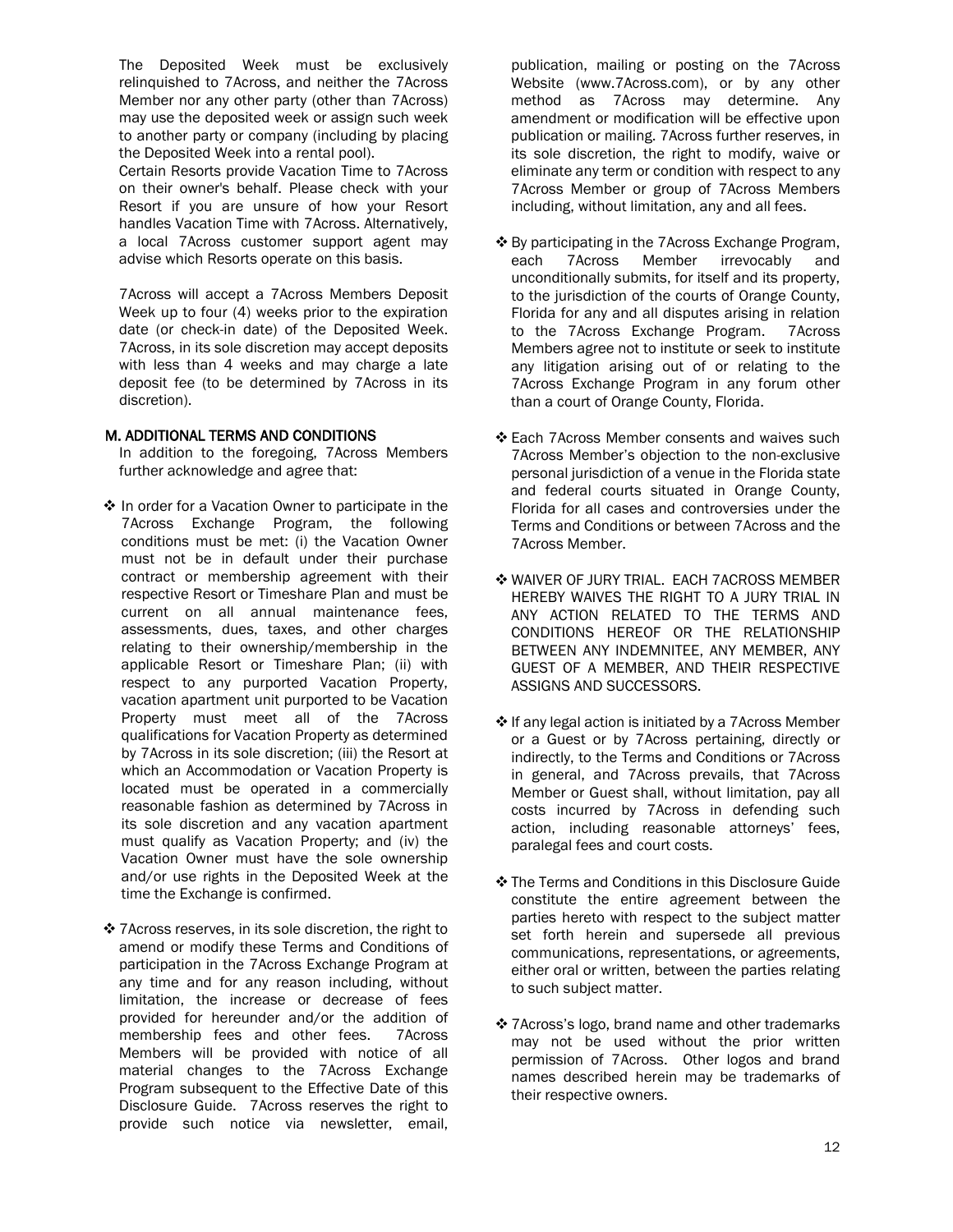- ◆ The Terms and Conditions of participation in the 7Across Exchange Program shall be governed by and construed in accordance with the laws of the State of Florida, except for its conflicts of laws and principles.
- ❖ 7Across Members remain subject to any and all procedures, terms, conditions, rules and regulations, and financial obligations related to a 7Across Member's ownership/membership in its Resort and/or Timeshare Plan.
- ❖ Host Resorts and other providers may impose their own limitations and requirements regarding occupancy limits for particular accommodations, behavior while at the resort, and other issues. 7Across Members are responsible for abiding by the rules and regulations of the Host Resort. Unless a 7Across Member or guest informs the check-in desk at a particular Host Resort that they anticipate checking in later than the arrival time designated, the arriving 7Across Member or guest risks forfeiture of the reservation and the related Deposit Credit. Each 7Across Member is responsible for his or her own actions as well as the actions of his or her family, friends, invitees, Guests and any other Persons permitted by a 7Across Member to use the Accommodation or Vacation Property in connection with an Exchange, Additional Benefits and Bonus Weeks. Any Host Resort may, in its sole discretion, impose additional fees, terms, conditions and restrictions to any accommodation, activity or service, and such additional fees, terms, conditions and restrictions are subject to change at the sole discretion of the Host Resort. It is the responsibility of the 7Across Member to determine if any such additional fees, terms, conditions and restrictions apply to their transaction.
- The failure of a 7Across Member to fully comply with all of its obligations related to its ownership/membership in its Resort and/or Timeshare Plan may result in such 7Across Member being unable to enjoy the rights and benefits otherwise available in connection with the 7Across Exchange Program.
- **\*** The Vacation Time deposited for Exchange has neither been utilized by nor assigned to any other Person. Vacation Time to be banked in the 7Across Week Pool may not be deposited with another exchange company ("Double Banking"). 7Across Members shall be solely responsible for any expenses incurred by 7Across or another 7Across Member who has been denied access to a Deposited Week as a result of Double Banking.
- ◆ 7Across Members who desire to deposit Vacation Time which are based upon vacation points or "floating" timeshare weeks must either obtain

confirmed unit week reservations/assignments from their Resort or Timeshare Plan or coordinate with 7Across in obtaining such confirmed unit week (or the applicable points) from the 7Across Member's Resort or Timeshare Plan before their Vacation Time can be deposited into the 7Across Week Pool.

- ❖ Participation in the 7Across Exchange Program is for personal, non-commercial purposes only. The commercial use, including without limitation auction, rental or sale, of Vacation Time obtained through 7Across (whether by Exchange, Bonus Weeks or Additional Benefits), Exchange Requests or Confirmed Exchanges is strictly prohibited.
- ❖ All Exchange transactions are between 7Across and the applicable 7Across Member. Guests are not parties to any transaction between 7Across and 7Across Members. All Confirmed Exchanges must include the name of the Person(s) allowed to check-in at the Host Resort, including any applicable guest names. Multiple bookings confirmed with the same guest name for similar check in dates will be considered duplicates and invalid and may be cancelled by 7Across without notice unless prior arrangement has been made with 7Across. Any changes in such Person(s) must be made by the 7Across Member who made the Exchange by contacting 7Across. Upon receipt of such change, 7Across will issue a new Exchange Confirmation and the Host Resort will be notified accordingly.
- 7Across has access to a variety of resorts in different countries with varying levels of accommodation types, building standards and services. 7Across cannot be held responsible for any Resort that may not meet the expected standard of accommodation, service, operation, facilities or amenities. Accommodations, services and amenities related to Inventory vary by location and Resort, and Accommodations and Vacation Property may vary in size, quality and décor. 7Across does not warrant the suitability, safety or security of Resort activities, guides, vendors or service providers described herein. 7Across Members are given the opportunity to research the suitability of any offered exchange Resort prior to confirming the exchange transaction. It is the 7Across Member's responsibility to investigate the safety and suitability of any activity, and the credentials and fitness of any guide, vendor or service provider, and 7Across Members participate at their own risk.
- \* The total number of people occupying the Accommodation or Vacation Property must not exceed the maximum Occupancy of the unit set forth in the Exchange Confirmation or reservation;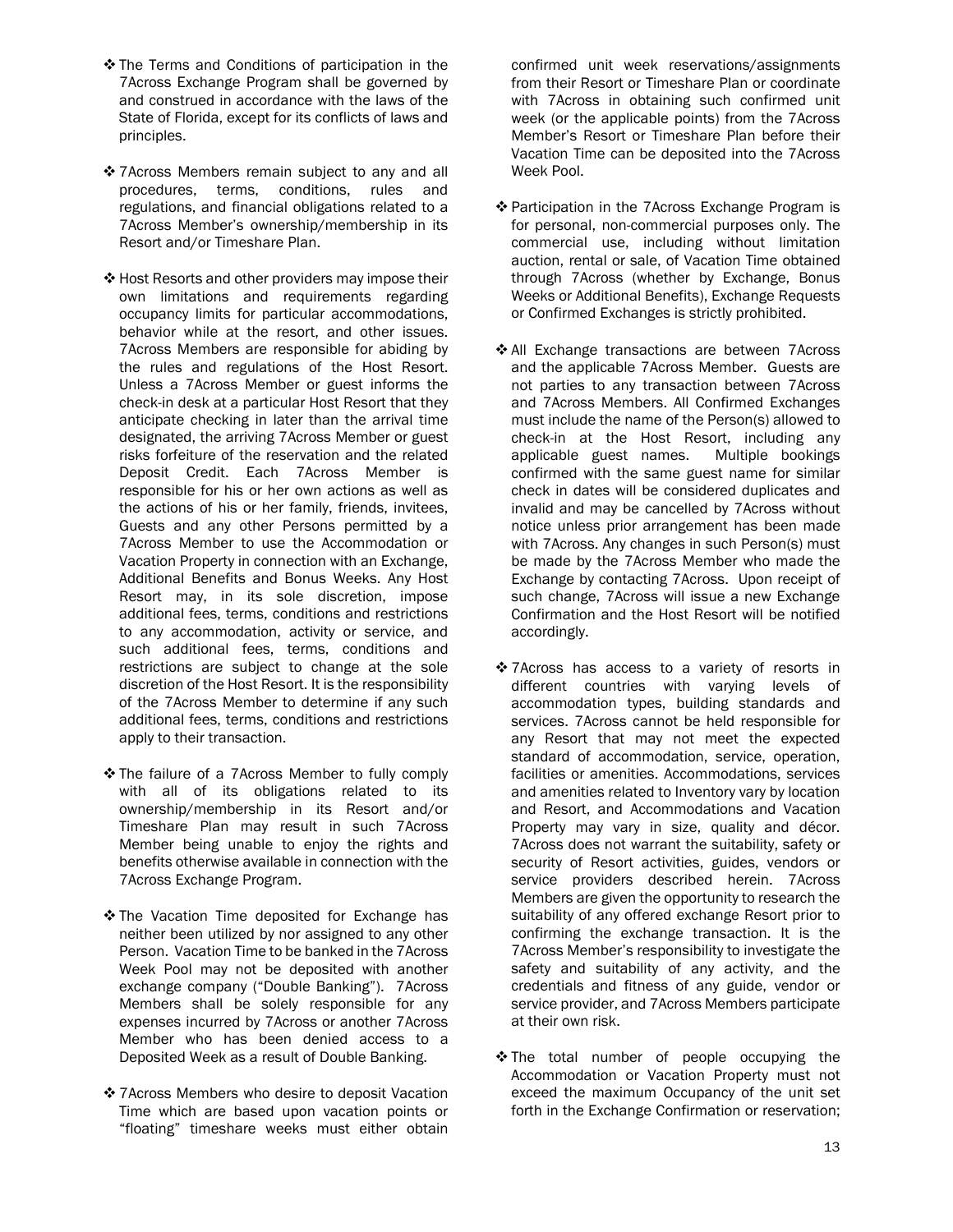otherwise, access may be refused or an additional charge may be levied against the 7Across Member.

- ◆ All Accommodations and Vacation Property used and occupied in connection with an Exchange must be left in the same condition as when the 7Across Member arrived – "Clean and Tidy."
- \* Any breakages/damages must be reported immediately to the Host Resort staff. The 7Across Member is solely responsible for all damage and loss to the Accommodations or Vacation Property at the Host Resort as a result of 7Across Member's conduct (and the conduct of family, friends, invitees and Guests, and the family, friends and invitees of Guests), as well as all personal charges incurred at the Host Resort including, without limitation, telephone calls, Internet service, meals and beverages, and any other applicable and permissible charges imposed by the Host Resort.
- ❖ 7Across Members are solely responsible for the payment of any and all bed tax, transient occupancy tax or similar tax that may be imposed in connection with a Member's use and occupancy of the Accommodations at a Resort, provided that unless otherwise stated all taxes are included in the Exchange Fee.
- ◆ 7Across Members are responsible for payment of any all-inclusive fees that may be charged by any Resort to cover the member's food and beverage during the vacation. It is the 7Across Member's responsibility to know what is or is not included in the all-inclusive fee charged directly by the Resort.
- 7Across Members are responsible for payment of any applicable port charges, gratuities, personal expenses, utility charges, security deposits and other fees or charges properly levied by a Resort or other party for the use of amenities and facilities.
- 7Across is not responsible for loss, damage to, or theft of personal property related to a 7Across Member's use of Accommodations and/or Vacation Property, nor is 7Across liable for personal or bodily injury to a 7Across Member or its Guests and invitees in connection with such use.
- **\*** Telephone conversations between 7Across Members and 7Across in connection with the 7Across Exchange Program may be recorded and/or monitored for quality control and training purposes and 7Across Members hereby expressly consent to such recording and monitoring.
- \* 7Across may occasionally offer promotions, products and services through a variety of marketing programs, including through the use of

telephone and email solicitations. 7Across Members hereby expressly consent and agree to all such solicitations including, without limitation, solicitations by means of prerecorded messaging, automatic dialing equipment, predictive dialing equipment, email and/or similar marketing methods, and further including solicitations to 7Across Member's cellular telephone number, if any.

- 7Across's liability to a Member or Guest for any loss, injury or damages resulting from their use of or inability to use the 7Across Exchange Program shall be limited to the fees paid to 7Across for the relevant use. In no case shall 7Across be liable for special, consequential, incidental or indirect damages. Non-7Across Exchange Program related programs and services offered through 7Across or by third parties with permission of 7Across, are subject to separate terms and conditions and may be changed, eliminated or added to without prior notice to 7Across Members. 7Across shall not be responsible for the action or omissions and/or representations (whether oral or written) of any third parties. This limitation applies regardless of the form of action whether in contract, tort or otherwise. This limitation of liability shall also apply to 7Across and all affiliated companies, successors, assigns and agents of 7Across.
- ❖ Each 7Across Member acknowledges that Host Resort is subject to change in the Host Resort's sole discretion and is not subject to 7Across's control and may differ in assignment, unit size, design, furnishings, amenities, facilities and accessibility for individuals with disabilities from the accommodations of the 7Across Member's Resort. Each 7Across Member acknowledges that it is the sole responsibility of the owner, lessor, lessee or operator of any Resort, and not the responsibility of 7Across, to ensure that its accommodations, facilities and amenities are accessible to and usable by individuals with disabilities in compliance with all applicable state, federal and local laws.
- Upon a 7Across Member's renewal of participation and upon each instance of receipt of a Confirmed Exchange or reservation for Bonus Weeks or Additional Benefits, any and all legal claims of a 7Across Members against 7Across are and shall be waived and 7Across is and shall be released from any and all liability arising from a 7Across Member's participation in the 7Across Exchange Program with respect to a claim which may have occurred through the date of renewal or receipt of the Confirmed Exchange or reservation for Bonus Weeks or Additional Benefits.
- ❖ To the best of 7Across Member's knowledge, neither 7Across Member, its owners (if 7Across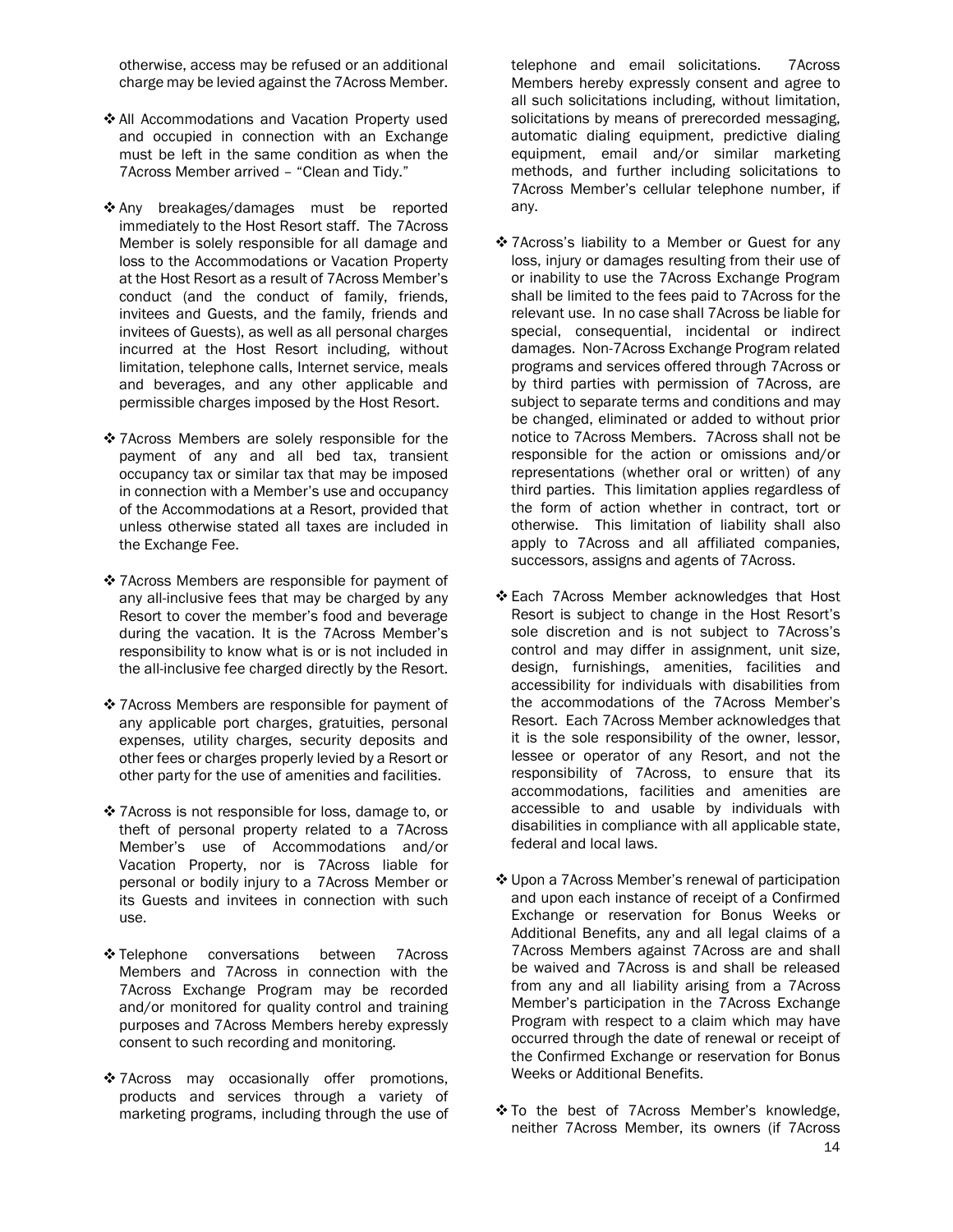Member is an entity), its officers, directors or employees or anyone else affiliated with 7Across Member, whether by a common ownership, by contract, or otherwise, has been designated as, or is, a terrorist, a "Specially Designated National" or a "Blocked Person" under U.S. Executive Order 13224, in lists published by the U.S. Department of the Treasury's Office of Foreign Assets Control, or otherwise.

- ❖ All written information 7Across Member submits to 7Across about his/her/its Resort or Timeshare Plan, the 7Across Member or his/her/its finances was or will be at the time delivered, true, accurate and complete, and such information contains no misrepresentation of a material fact, and does not omit any material fact necessary to make the information disclosed not misleading under the circumstances. There are no express or implied covenants or warranties, oral or written, between 7Across and 7Across Member except as expressly stated in these Terms and Conditions or otherwise in this Disclosure Guide.
- 7Across Member will indemnify, defend and hold the Indemnitees harmless, to the fullest extent permitted by law, from and against all losses and expenses, incurred by any Indemnitee for any investigation, claim, action, suit, demand, administrative or alternative dispute resolution proceeding, relating to or arising out of any transaction, occurrence or service at a Resort, or involving personal injury or property damage, any breach or violation of any contract or any law, regulation or ruling by, or any act, error or omission (active or passive) by a 7Across Member, any party associated or affiliated with a 7Across Member or any of the owners, officers, directors, employees, agents or contractors of 7Across Member or 7Across Member's affiliates. 7Across Member has no obligation to indemnify any Indemnitee for damages to compensate for property damage or personal injury if a court of competent jurisdiction makes a final decision not subject to further appeal that the Indemnitee engaged in willful misconduct or intentionally caused such property damage or bodily injury.
- ❖ 7Across Member will respond promptly to any matter described in the preceding paragraph, and defend the Indemnitee. 7Across Member will reimburse the Indemnitee for all costs of defending the matter, including reasonable attorneys' fees, incurred by Indemnitee if 7Across Member's insurer or 7Across Member does not assume defense of the Indemnitee promptly when requested, or separate counsel is appropriate, in 7Across's discretion, because of actual or potential conflicts of interest. Indemnitee has the right to retain counsel of its choosing. 7Across must approve any resolution or course of action in

a matter that could directly or indirectly have any adverse effect on 7Across, or could serve as a precedent for other matters.

- \* Any 7Across Member whose conduct, or whose family's, Guest's or invitee's conduct, shall be deemed by 7Across to be likely to endanger the welfare, safety, harmony or good reputation of 7Across or is otherwise improper, may be reprimanded, suspended or expelled from the 7Across Exchange Program, and have all privileges associated therewith suspended or terminated. 7Across shall be the sole arbiters of what constitutes improper conduct as contemplated herein.
- ❖ If the Accommodations or Vacation Property for which an Exchange, Bonus Weeks of any Additional Benefit has been confirmed become unavailable due to natural disaster, act of God, terrorism, civil unrest, or any other event beyond 7Across's control, you waive any and all claims against 7Across.
- 7Across does not own or operate the resorts and is not liable for their description, services, state of their property or presentation. Any complaints about the Accommodations, Vacation Property or services provided at a Host Resort should be made at the earliest opportunity to a person of authority at the Host Resort. In the event the Host Resort does not resolve the matter, you may notify 7Across in writing and provide complete and accurate details of the matter within thirty (30) days of your return. We reserve the right to refuse to consider any complaints made where this procedure has not been followed.
- Exchange or non-exchange-related programs and services offered by 7Across or by third parties with the permission of 7Across, including, without limitation all Gold Advantage Benefits, where applicable, shall be governed by this Disclosure Guide including, without limitation, these Terms and Conditions, but may be subject to additional and/or separate terms and conditions and may be changed or eliminated without prior notice to you. Unless specifically stated to the contrary, where the context requires otherwise or where otherwise prohibited, this Disclosure Guide shall control. 7Across accepts no responsibility for the acts or omissions of any third parties providing such programs or services directly to you.
- ❖ If you or your Guest fail to comply with this Disclosure Guide or fail to pay any sums owed to 7Across, Resort or any other entity affiliated with 7Across, your Confirmed Exchange or reservation may be revoked, your membership may be suspended or terminated, or access may be denied to any of the products or services offered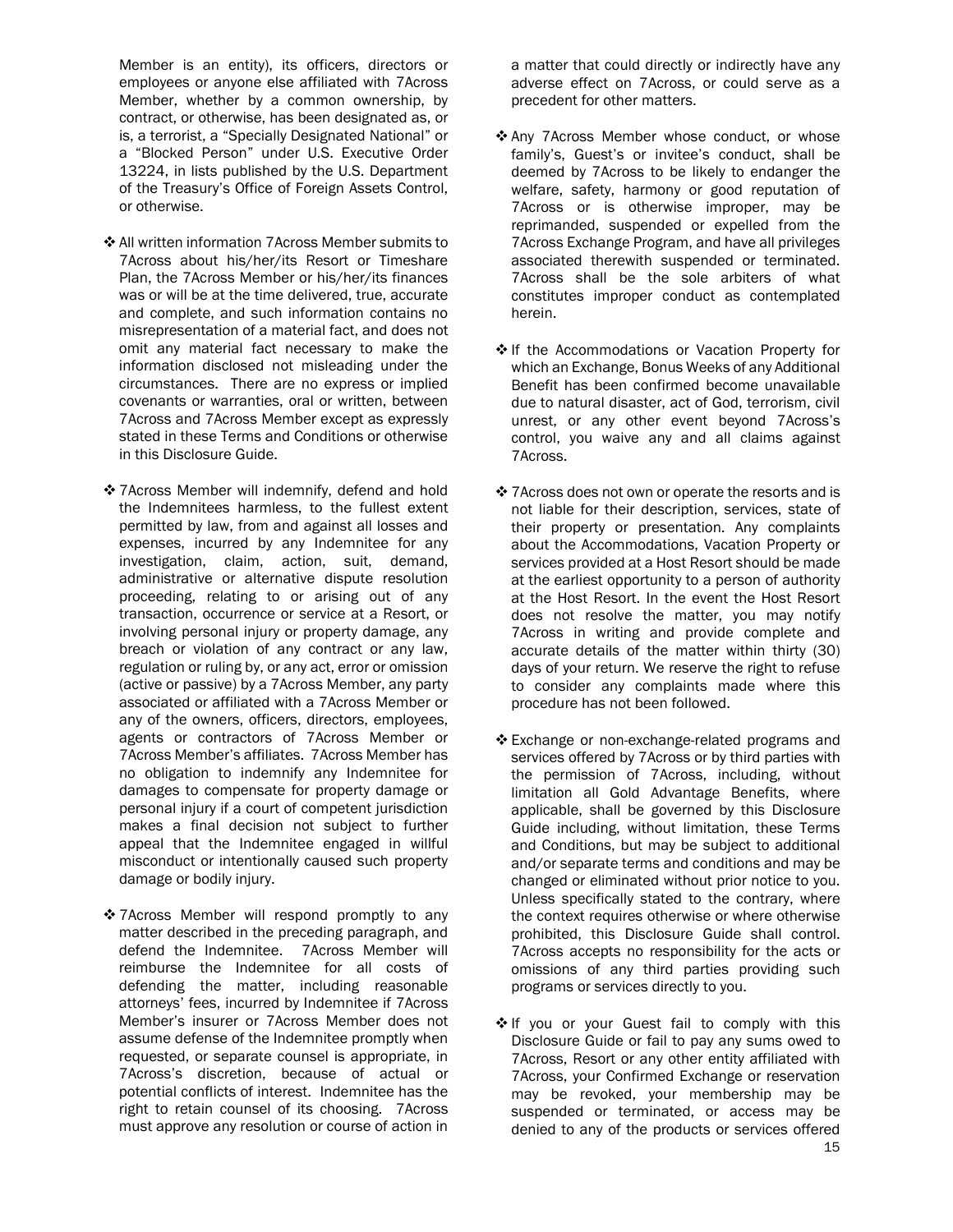by 7Across without further obligation. In the event of a suspension based upon non-payment, your Exchange privileges will remain suspended until all sums that are owed are paid.

- ❖ If 7Across should be prevented, hindered or delayed in the performance of any obligation hereunder, including, but not limited to, providing Accommodations or Vacation Property, due to a "Force Majeure" beyond its reasonable control, and which cannot reasonably be circumvented by 7Across through the use of alternate sources or other means, then 7Across shall be excused from further performance upon written notice to the affected 7Across Member stating the reason for such nonperformance. The term "Force Majeure", as used herein, shall mean and refer to (i) an act of God or public enemy, fire, explosion, perils of the sea, lightning, earthquake, storm, flood, declared or undeclared war, revolution, insurrection, riot, act of piracy, act of terrorism, sabotage, blockade, embargo, accident, epidemic or quarantine; (ii) action by a governmental authority which prevents or delays performance of 7Across's obligations hereunder; or (iii) a strike, lockout or other labor unrest resulting from any cause and whether or not the demands of the employees involved are reasonable or within 7Across's power to concede. Notwithstanding 7Across's inability to perform any obligation hereunder, the Member's obligations hereunder shall continue.
- By submitting a review with 7Across you understand and agree to allow 7Across to reproduce, translate, adapt, modify, and publish that review at 7Across's sole discretion on any 7Across related material.
- These Terms and Conditions and this Disclosure Guide are exclusively for the benefit of the parties. There are no third party beneficiaries. No agreement between 7Across and anyone else is for 7Across Member's benefit. The section headings in this Disclosure Guide are for convenience of reference only.
- Should 7Across allow 7Across Member to deviate from these Terms and Conditions or this Disclosure Guide, 7Across may insist on strict compliance at any time after written notice. 7Across's silence or inaction may not be used to establish a waiver, consent, course of dealing, implied modification or estoppel. All modifications, waivers, approvals and consents of or under these Terms and Conditions or this Disclosure Guide by 7Across must be in writing and signed by 7Across's authorized representative to be effective.
- Privacy Notice. Personal Information collected about 7Across Member through 7Across Member's use of this website is subject to our Privacy Notice. For more information about our use and protection of 7Across Member's information, please review 7Across's Privacy Notice.

7ACROSS TIMESHARE, VACATION OWNERSHIP & POINTS CLUBS EXCHANGE SERVICE, 7ACROSS, 7ACROSS WEEK POOL, GOLD ADVANTAGE, and related markings and design are trademarks that may not be used without the prior written permission of 7Across and its affiliates. Other brand names may be trademarks of their respective owners. © 2022 Dial An Exchange, LLC and its affiliates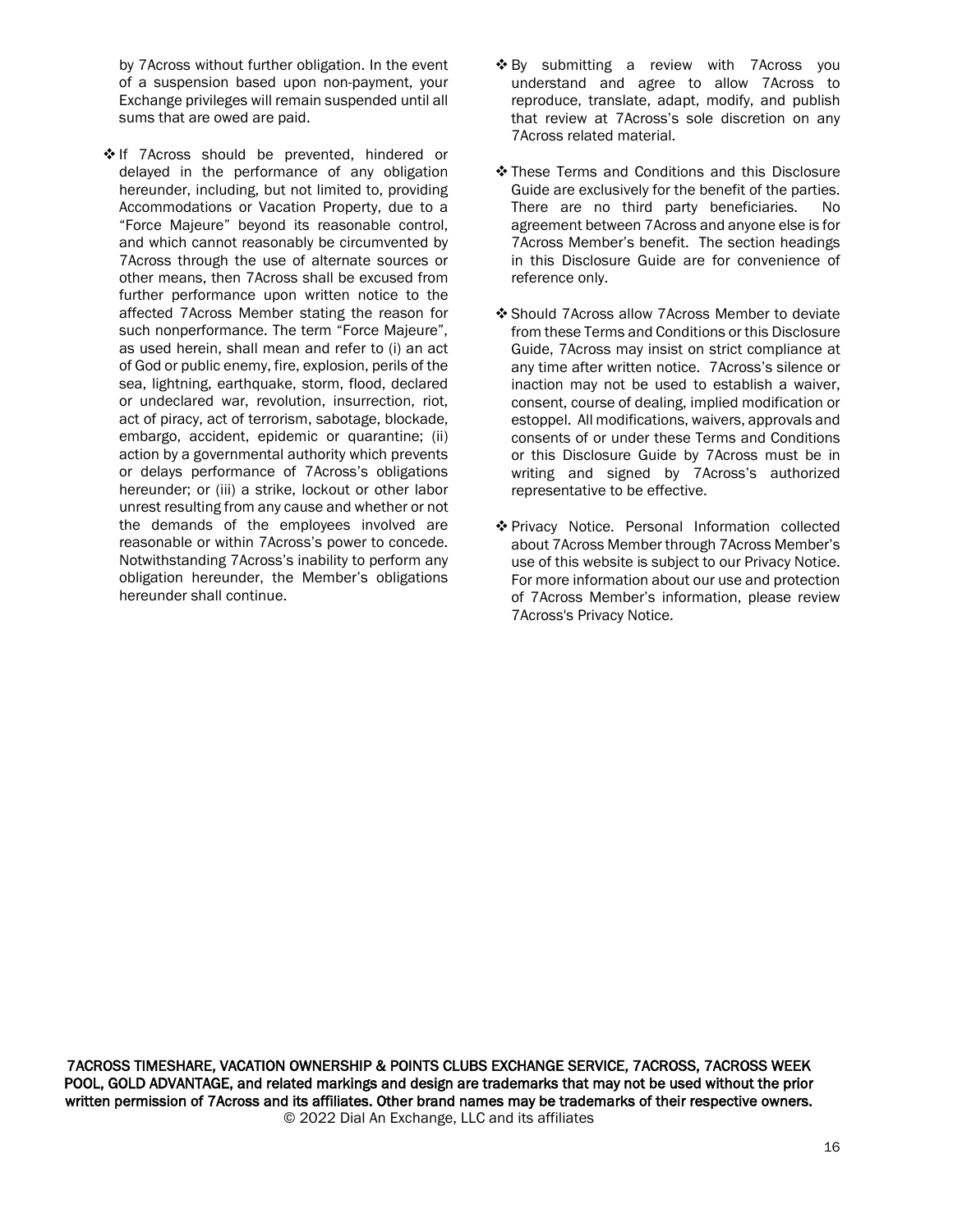

7Across (a d/b/a for Dial an Exchange, LLC) (a Subsidiary of Travel + Leisure Co.) Report of Key Operating Exchange Statistics for the 7Across Exchange Timeshare, Vacation Ownership & Points Clubs Exchange Service December 31, 2021 With Independent Accountant's Report

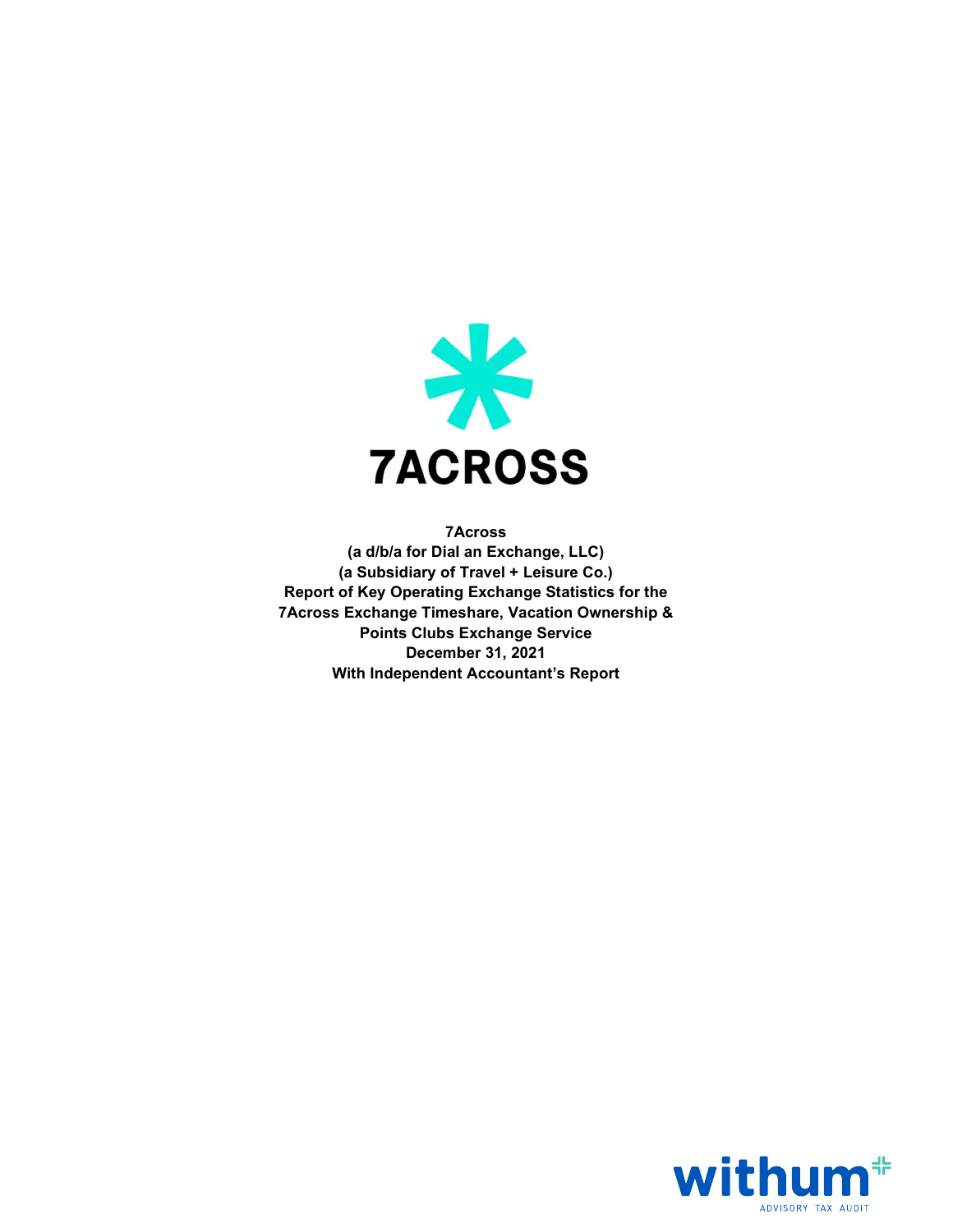| <b>Independent Accountant's Report</b>               |       |
|------------------------------------------------------|-------|
| <b>Statistical Report</b>                            |       |
| Report of Key Operating Exchange Statistics          | 2     |
| Notes to Report of Key Operating Exchange Statistics | $3-4$ |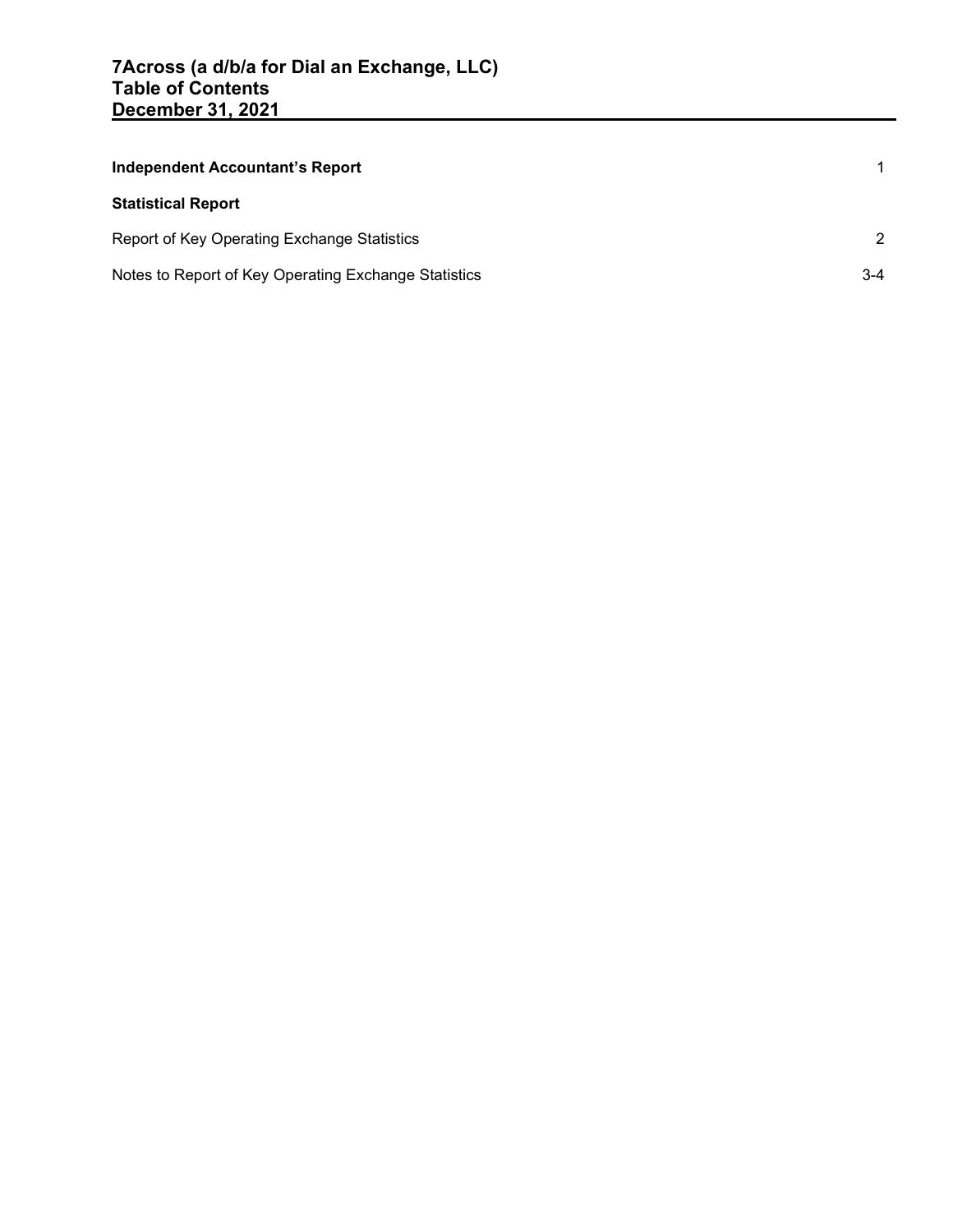

# INDEPENDENT ACCOUNTANT'S REPORT

To the Member, Dial An Exchange, LLC:

We have examined the accompanying Report of Key Operating Exchange Statistics (the "Report") and the related notes to the Report of the 7Across Exchange Timeshare, Vacation Ownership & Points Clubs Exchange Service (the "Program") of 7Across, a d/b/a for Dial an Exchange, LLC, a subsidiary of Travel + Leisure Co., (the "Company") for the year ended December 31, 2021. The Company's management is responsible for preparing the Report in accordance with the requirements of the Timesharing Acts of Florida, Hawaii, Maryland, Missouri, Virginia, and West Virginia as described in Note 1 of the Report. Our responsibility is to express an opinion on the Report based on our examination.

Our examination was conducted in accordance with attestation standards established by the American Institute of Certified Public Accountants. Those standards require that we plan and perform the examination to obtain reasonable assurance about whether the Report is in accordance with the Timesharing Acts of Florida, Hawaii, Maryland, Missouri, Virginia, and West Virginia as described in Note 1 of the Report, in all material respects. An examination involves performing procedures to obtain evidence about the key operating exchange statistics of the Company. The nature, timing, and extent of the procedures selected depend on our judgement, including an assessment of risks of material misstatement of the Report, whether due to fraud or error. We believe that the evidence we obtained is sufficient and appropriate to provide a reasonable basis for our opinion.

In our opinion, the Report of the Company for the year ended December 31, 2021, is presented in accordance with the Timesharing Acts of Florida, Hawaii, Maryland, Missouri, Virginia, and West Virginia, as described in Note 1 of the Report, in all material respects.

Wilkinsmith+Brown, PC

May 20, 2022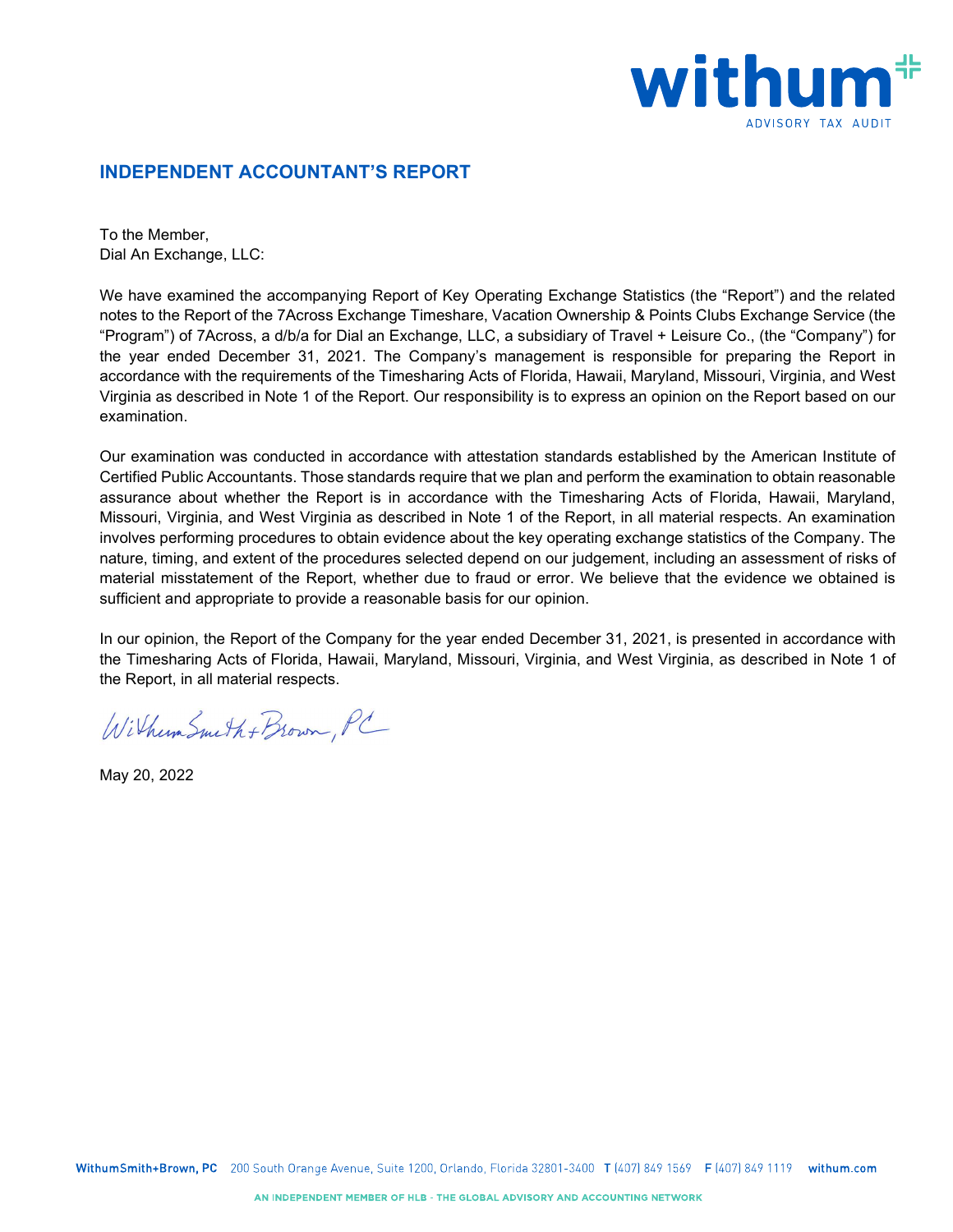| 7Across (a d/b/a for Dial an Exchange, LLC)<br><b>Report of Key Operating Exchange Statistics</b><br><b>December 31, 2021</b>                                                                                                                          |         |  |
|--------------------------------------------------------------------------------------------------------------------------------------------------------------------------------------------------------------------------------------------------------|---------|--|
| The number of purchasers (members) currently enrolled in the exchange program                                                                                                                                                                          | 188,708 |  |
| The number of accommodations and facilities that have current written affiliation agreements<br>with the exchange program                                                                                                                              |         |  |
| The percentage of confirmed exchanges, which is the number of exchanges confirmed by the<br>exchange program divided by the number of exchanges properly applied for (see Note 4)                                                                      | 30%     |  |
| The percentage described above is a summary of the exchange requests entered with<br>the exchange program in the period reported and does not indicate the probabilities of<br>a purchaser being confirmed to any specific choice or range of choices. |         |  |
| The number of timeshare periods for which the exchange program has an outstanding<br>obligation to provide an exchange to a purchaser who relinquished a timeshare period during<br>the year in exchange for a timeshare period in a future year       | 1,106   |  |
| The number of exchanges confirmed by the exchange program during the year                                                                                                                                                                              | 4,929   |  |
|                                                                                                                                                                                                                                                        |         |  |

See Independent Accountant's Report.

The Notes to Report of Key Operating Exchange Statistics are an integral part of this statement.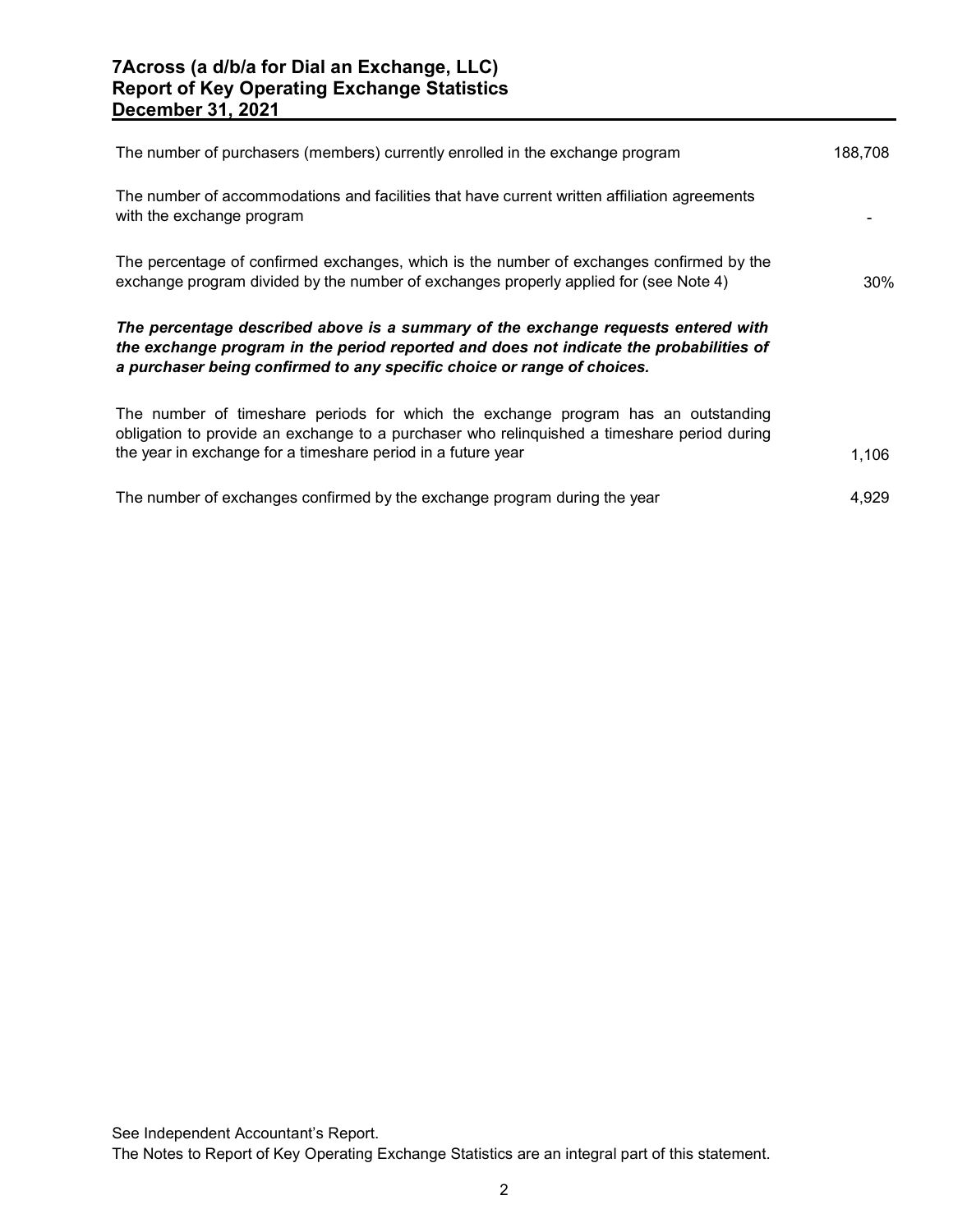# 1. SUMMARY OF SIGNIFICANT ACCOUNTING POLICIES

The accompanying Report of Key Operating Exchange Statistics (the "Report") of 7Across, a d/b/a for Dial an Exchange LLC, a subsidiary of Travel + Leisure Co., (the "Company" or "7Across") includes the exchange statistics of 7Across Exchange Timeshare, Vacation Ownership and Points Clubs Exchange Service (the "7Across Exchange Program") for the year ended December 31, 2021.

The statistics reflected in the Report have been computed and are being disclosed in accordance with the following Timesharing Acts:

Florida, Section 721.18 (1) (q) and (r) Hawaii, Administrative Rules, Section 16-106-4.2 (a) (3) Maryland, Section IIA-120 (a) (16) and (17) Missouri, Section 407.625 (1) (17) and (18) Virginia, Section 55.1-2219 (A) (17) and (18) West Virginia, Section 36-9-17 (a) (17) and (18)

# 2. DESCRIPTION OF COMPANY

The Company is an Arizona limited liability company and operates an exchange program in accordance with the Timesharing Acts of Florida, Hawaii, Maryland, Missouri, Virginia, and West Virginia, as described above in Note 1. The purpose of the 7Across Exchange Program is to provide members the opportunity to exchange their resort weeks for available inventory in the 7Across Exchange Program. The Company has no signed affiliation agreements with any resorts. 7Across is an independent exchange company and is not owned, operated, or controlled by any resort developer, seller, managing entity, or vacation ownership plan whose resort week owners participate in the 7Across Exchange Program.

# 3. MEMBERSHIPS

Membership in 7Across is completely voluntary and participation in the 7Across Exchange Program is not dependent in any way upon 7Across's affiliation with any resort, timeshare plan, timeshare developer, or manager of timeshare property. 7Across offers the 7Across Exchange Program directly to resort week owners who desire to become members of the 7Across Exchange Program. There is no required fee for membership in 7Across, and the 7Across Exchange Program is offered to all resort week owners.

# 4. MEMBERSHIP EXCHANGE REQUESTS

Members may exchange their resort weeks for 7Across inventory made available through the 7Across Exchange Program. Members have two options for effectuating an exchange: (1) the Search First Option and (2) the Bank and Save Option.

The Search First Option enables members to search the 7Across Week Pool for inventory and select the deposited week of their choice. Upon selection of a deposited resort week, a member deposits their resort week with 7Across and makes an exchange request. Upon receipt of an exchange offer from 7Across, the member may either accept or decline the exchange offer.

See Independent Accountant's Report.